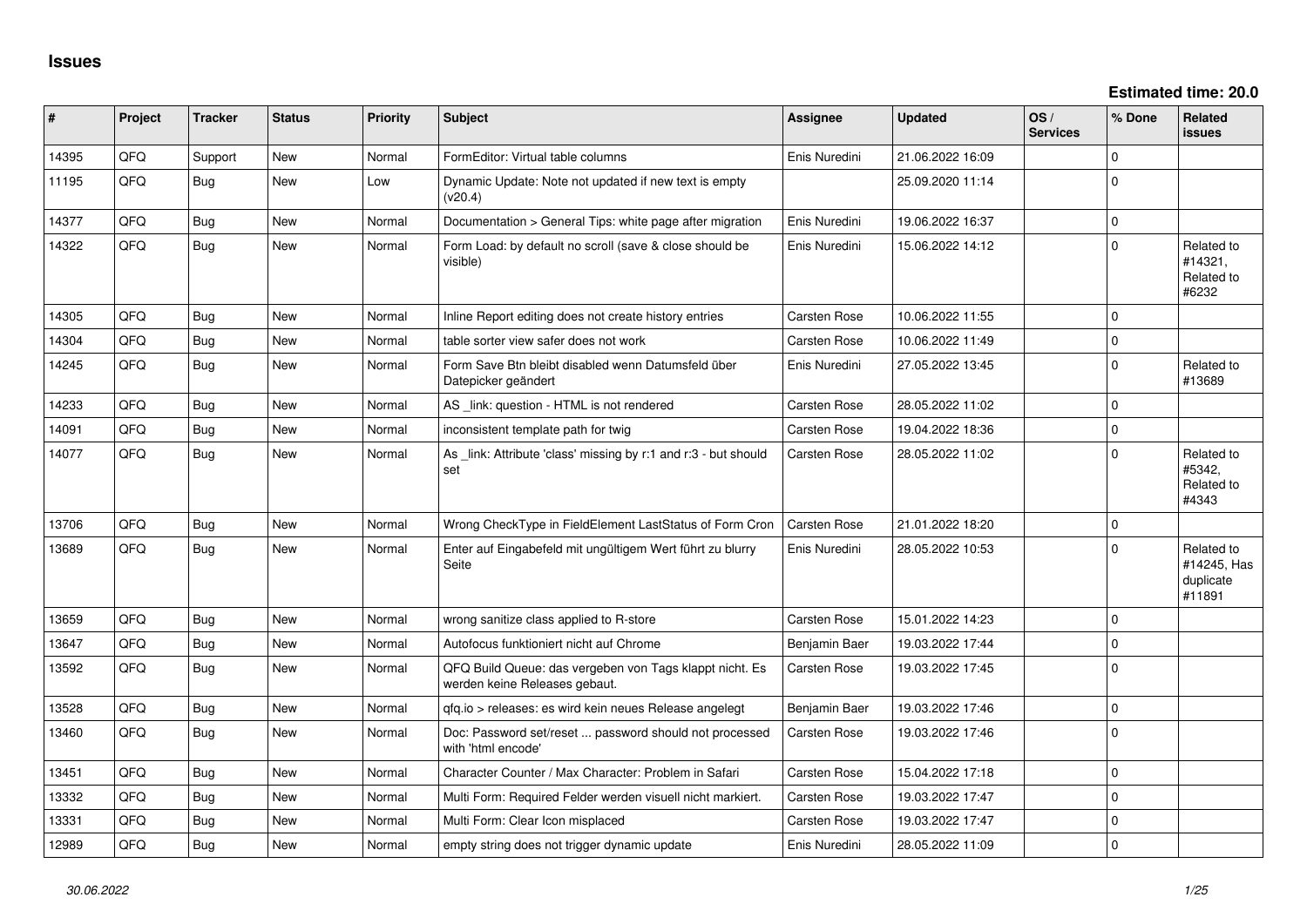| #     | Project | <b>Tracker</b> | <b>Status</b> | <b>Priority</b> | Subject                                                                                                                                             | Assignee            | <b>Updated</b>   | OS/<br><b>Services</b> | % Done      | Related<br><b>issues</b>                                             |
|-------|---------|----------------|---------------|-----------------|-----------------------------------------------------------------------------------------------------------------------------------------------------|---------------------|------------------|------------------------|-------------|----------------------------------------------------------------------|
| 12716 | QFQ     | Bug            | <b>New</b>    | Normal          | template group: Pattern only applied to first instance                                                                                              | <b>Carsten Rose</b> | 19.03.2022 17:47 |                        | $\mathbf 0$ |                                                                      |
| 12714 | QFQ     | Bug            | New           | Normal          | Conversion of GIF to PDF broken when GIF contains Alpha.                                                                                            | Carsten Rose        | 19.03.2022 17:49 |                        | $\mathbf 0$ |                                                                      |
| 12581 | QFQ     | Bug            | New           | Normal          | Form.forward=close: Record 'new' in new browser tab ><br>save (& close) >> Form is not reloaded with new created<br>record id and stays in mode=new | Carsten Rose        | 19.03.2022 17:48 |                        | $\mathbf 0$ |                                                                      |
| 12520 | QFQ     | <b>Bug</b>     | <b>New</b>    | Normal          | Switch FE User: still active even FE User session expired                                                                                           | Carsten Rose        | 19.03.2022 17:48 |                        | $\Omega$    |                                                                      |
| 12512 | QFQ     | Bug            | <b>New</b>    | Normal          | Some MySQL Installation can't use 'stored procedures'                                                                                               | Carsten Rose        | 19.03.2022 17:48 |                        | $\mathbf 0$ |                                                                      |
| 12327 | QFQ     | Bug            | New           | Normal          | Copy to clipboard: Glyphicon can not be changed                                                                                                     | Carsten Rose        | 27.12.2021 17:59 |                        | $\mathbf 0$ |                                                                      |
| 12187 | QFQ     | Bug            | <b>New</b>    | Normal          | Trigger FormAsFile() via Report: probably problem with multi<br>DB setup                                                                            | <b>Carsten Rose</b> | 20.03.2021 21:20 |                        | $\mathbf 0$ |                                                                      |
| 12133 | QFQ     | Bug            | <b>New</b>    | Normal          | NPM, phpSpreadSheet aktualisieren                                                                                                                   | Carsten Rose        | 15.03.2021 09:04 |                        | $\mathbf 0$ |                                                                      |
| 12045 | QFQ     | Bug            | New           | Normal          | templateGroup afterSave FE: Aufruf ohne<br>sqlHonorFormElements funktioniert nicht                                                                  | Carsten Rose        | 18.02.2021 16:33 |                        | $\mathbf 0$ |                                                                      |
| 12040 | QFQ     | Bug            | <b>New</b>    | Normal          | FE Mode 'hidden' für zwei FEs auf einer Zeile                                                                                                       | Carsten Rose        | 18.02.2021 10:13 |                        | $\mathbf 0$ |                                                                      |
| 11752 | QFQ     | <b>Bug</b>     | New           | Normal          | checkbox renders multiple input elements with same name                                                                                             | Carsten Rose        | 17.12.2020 14:58 |                        | $\Omega$    | Related to<br>#11750                                                 |
| 11715 | QFQ     | Bug            | <b>New</b>    | Normal          | acceptZeroAsRequired and requiredOffButMark do not<br>coincide                                                                                      |                     | 08.12.2020 12:13 |                        | $\Omega$    |                                                                      |
| 11695 | QFQ     | Bug            | <b>New</b>    | Normal          | MultiForm required FE Error                                                                                                                         | Carsten Rose        | 04.12.2020 13:34 |                        | $\Omega$    |                                                                      |
| 11668 | QFQ     | <b>Bug</b>     | New           | Normal          | Play function.sql - problem with mysql                                                                                                              | Carsten Rose        | 03.05.2021 20:48 |                        | $\mathbf 0$ |                                                                      |
| 11667 | QFQ     | Bug            | New           | Normal          | MySQL mariadb-server-10.3: Incorrect datetime value                                                                                                 | Carsten Rose        | 03.05.2021 20:48 |                        | $\mathbf 0$ |                                                                      |
| 11522 | QFQ     | <b>Bug</b>     | New           | Normal          | Aus/Einblenden von Reitern                                                                                                                          |                     | 13.11.2020 14:58 |                        | $\mathbf 0$ |                                                                      |
| 11239 | QFQ     | <b>Bug</b>     | New           | Normal          | Radiobutton (plain): horizontales Rendern abhängig vom<br>Datentyp in der Datenbank                                                                 | Carsten Rose        | 30.09.2020 18:37 |                        | $\mathbf 0$ |                                                                      |
| 10937 | QFQ     | Bug            | <b>New</b>    | Normal          | Fehler mit abhängigen Select- Feldern beim Positionieren                                                                                            | Carsten Rose        | 12.11.2020 23:45 |                        | $\mathbf 0$ |                                                                      |
| 10890 | QFQ     | <b>Bug</b>     | New           | Normal          | AutoCron hangs                                                                                                                                      |                     | 20.07.2020 13:56 |                        | $\Omega$    |                                                                      |
| 10759 | QFQ     | <b>Bug</b>     | New           | Normal          | emptyMeansNull - Feld falsch aktualisiert                                                                                                           |                     | 12.11.2020 23:45 |                        | $\mathbf 0$ |                                                                      |
| 10704 | QFQ     | Bug            | New           | Normal          | wkhtml problem rendering fullCalendar.js / fabric.js >><br>successor: puppeteer                                                                     | Carsten Rose        | 12.11.2020 23:45 |                        | 0           | Related to<br>#5024,<br>Related to<br>#4650,<br>Related to<br>#10715 |
| 10658 | QFQ     | <b>Bug</b>     | New           | Normal          | processReadOnly broken                                                                                                                              | Carsten Rose        | 27.05.2020 17:55 |                        | $\mathbf 0$ |                                                                      |
| 10588 | QFQ     | <b>Bug</b>     | New           | Normal          | typeahed Tag: Doku anpassen                                                                                                                         | Carsten Rose        | 12.11.2020 23:45 |                        | $\mathbf 0$ |                                                                      |
| 10324 | QFQ     | <b>Bug</b>     | New           | Normal          | Excel Export mit Template funktioniert nur, wenn Template<br>vor uid kommt                                                                          |                     | 30.03.2020 11:20 |                        | $\mathbf 0$ | Related to<br>#10257                                                 |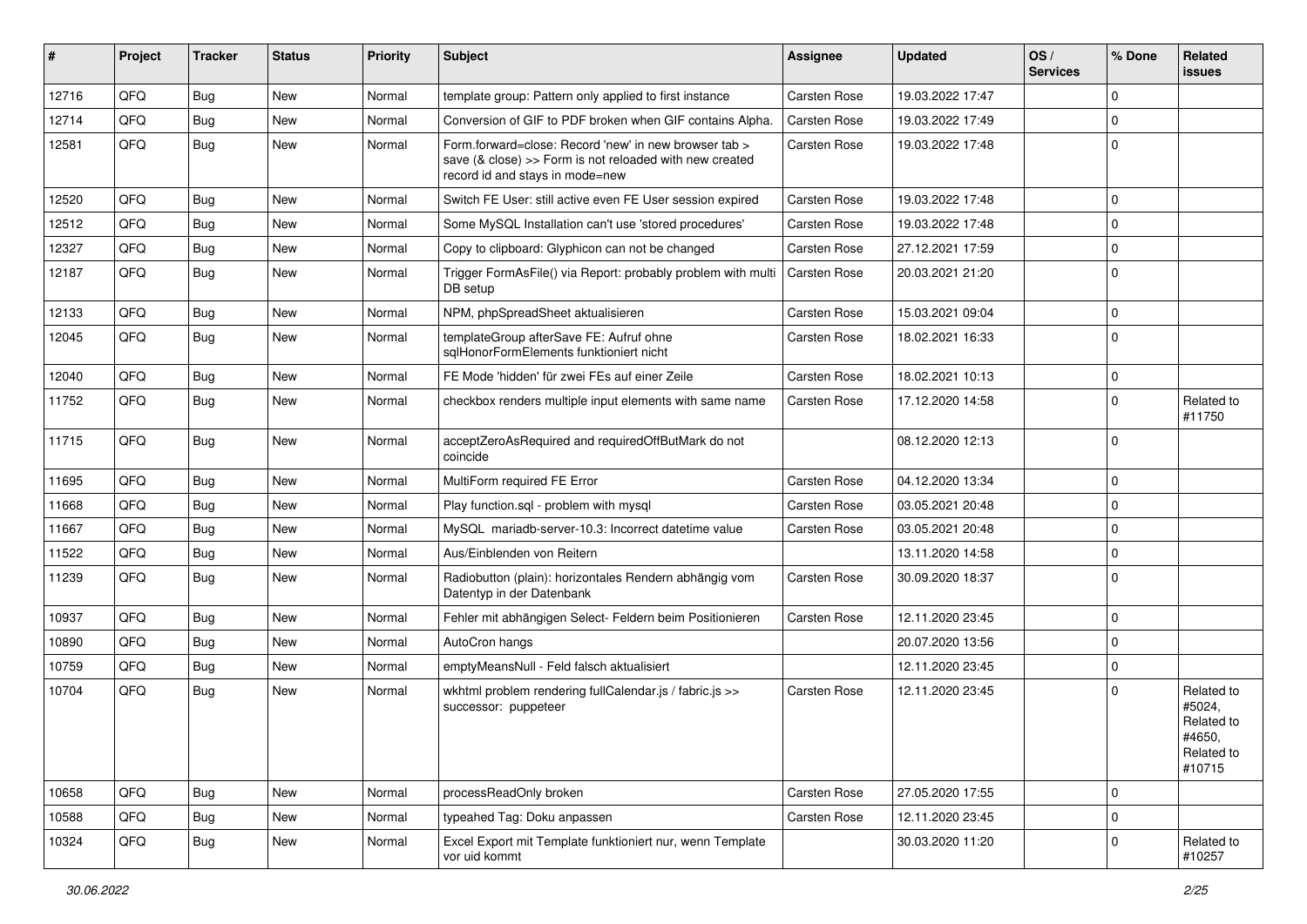| #     | Project | <b>Tracker</b> | <b>Status</b> | <b>Priority</b> | <b>Subject</b>                                                                                        | Assignee     | <b>Updated</b>   | OS/<br><b>Services</b> | % Done      | Related<br><b>issues</b> |
|-------|---------|----------------|---------------|-----------------|-------------------------------------------------------------------------------------------------------|--------------|------------------|------------------------|-------------|--------------------------|
| 10322 | QFQ     | <b>Bug</b>     | New           | Normal          | FormElement / Radio: missing column 'enum' >> FE not<br>reported                                      | Carsten Rose | 07.05.2020 09:37 |                        | $\Omega$    |                          |
| 10082 | QFQ     | Bug            | <b>New</b>    | Normal          | FE.type=SELECT - 'sanatize' Class                                                                     | Carsten Rose | 07.05.2020 09:36 |                        | $\mathbf 0$ | Related to<br>#10081     |
| 9855  | QFQ     | Bug            | New           | Normal          | <b>Required Check</b>                                                                                 |              | 01.02.2020 15:56 |                        | $\mathbf 0$ |                          |
| 9783  | QFQ     | Bug            | <b>New</b>    | Normal          | Email with special characters                                                                         | Carsten Rose | 01.02.2020 23:22 |                        | $\mathbf 0$ |                          |
| 9773  | QFQ     | Bug            | <b>New</b>    | Normal          | form.parameter.formModeGlobal=requiredOff                                                             | Carsten Rose | 01.02.2020 15:56 |                        | 0           |                          |
| 9533  | QFQ     | Bug            | New           | Normal          | FE.type=upload: Check in 'beforeSave' if upload is given                                              | Carsten Rose | 01.02.2020 23:22 |                        | $\mathbf 0$ | Related to<br>#11523     |
| 9317  | QFQ     | Bug            | New           | Normal          | FE.type=note: with dynamic show/hidden an empty label<br>causes trouble                               | Carsten Rose | 01.02.2020 23:22 |                        | $\mathbf 0$ |                          |
| 9275  | QFQ     | <b>Bug</b>     | New           | Normal          | autcron: t3 page, which takes to long to respond, is not<br>reported properly                         | Carsten Rose | 01.02.2020 23:22 |                        | 100         |                          |
| 9177  | QFQ     | Bug            | New           | Normal          | Bug? QFQ tries to save an action FE, which has real<br>existing column name                           | Carsten Rose | 01.02.2020 23:22 |                        | $\mathbf 0$ |                          |
| 9127  | QFQ     | Bug            | New           | Normal          | Error Message: change 'roll over' color - text not readable                                           | Carsten Rose | 01.02.2020 23:22 |                        | 0           |                          |
| 9077  | QFQ     | Bug            | <b>New</b>    | Normal          | typeAheadSql: report broken SQL                                                                       | Carsten Rose | 29.06.2022 22:35 |                        | $\mathbf 0$ | Related to<br>#4018      |
| 9013  | QFQ     | Bug            | <b>New</b>    | Normal          | Error in Twig template not handled                                                                    | Carsten Rose | 20.10.2021 13:43 |                        | $\mathbf 0$ |                          |
| 8049  | QFQ     | <b>Bug</b>     | New           | Normal          | FE.type=note, column 'value': text moves some pixel to top<br>after save                              | Carsten Rose | 01.02.2020 23:22 |                        | $\Omega$    |                          |
| 7890  | QFQ     | Bug            | <b>New</b>    | Normal          | FormElement 'required': extraButtonInfo not aligned                                                   | Carsten Rose | 11.06.2021 21:17 |                        | $\mathbf 0$ | Related to<br>#11517     |
| 7795  | QFQ     | <b>Bug</b>     | New           | Normal          | Readonly Form: Typeahead-Felder                                                                       | Carsten Rose | 01.02.2020 23:22 |                        | $\mathbf 0$ | Related to<br>#10640     |
| 7685  | QFQ     | <b>Bug</b>     | New           | Normal          | Open FormElement from QFQ error message and save<br>modified record: error about missing {{formId:F}} | Carsten Rose | 01.02.2020 23:22 |                        | $\mathbf 0$ |                          |
| 7574  | QFQ     | Bug            | <b>New</b>    | Normal          | Substitute error: form element not reported / dont parse<br>Form.note                                 | Carsten Rose | 01.02.2020 23:21 |                        | $\mathbf 0$ |                          |
| 7547  | QFQ     | Bug            | <b>New</b>    | Normal          | Error Message in afterSave: wrong parameter column<br>reported                                        | Carsten Rose | 01.02.2020 23:22 |                        | $\mathbf 0$ |                          |
| 7524  | QFQ     | Bug            | New           | Normal          | QFQ throws a 'General Error' if 'fileadmin/protected/log/' is   Carsten Rose<br>not writeable         |              | 01.02.2020 23:22 |                        | $\mathbf 0$ |                          |
| 7513  | QFQ     | Bug            | New           | Normal          | Radios not correct aligned                                                                            | Carsten Rose | 01.02.2020 23:22 |                        | $\mathbf 0$ |                          |
| 7512  | QFQ     | <b>Bug</b>     | New           | Normal          | FE: inputType=number >> 'pattern' is not respected                                                    | Carsten Rose | 01.02.2020 23:22 |                        | 0           |                          |
| 7261  | QFQ     | <b>Bug</b>     | New           | Normal          | Report pathFilename for user without path, only the filename                                          | Carsten Rose | 01.02.2020 23:21 |                        | $\pmb{0}$   |                          |
| 7219  | QFQ     | <b>Bug</b>     | New           | Normal          | typeSheadSql / typeAheadSqlPrefetch: change to curly<br>braces                                        | Carsten Rose | 01.02.2020 23:21 |                        | 0           |                          |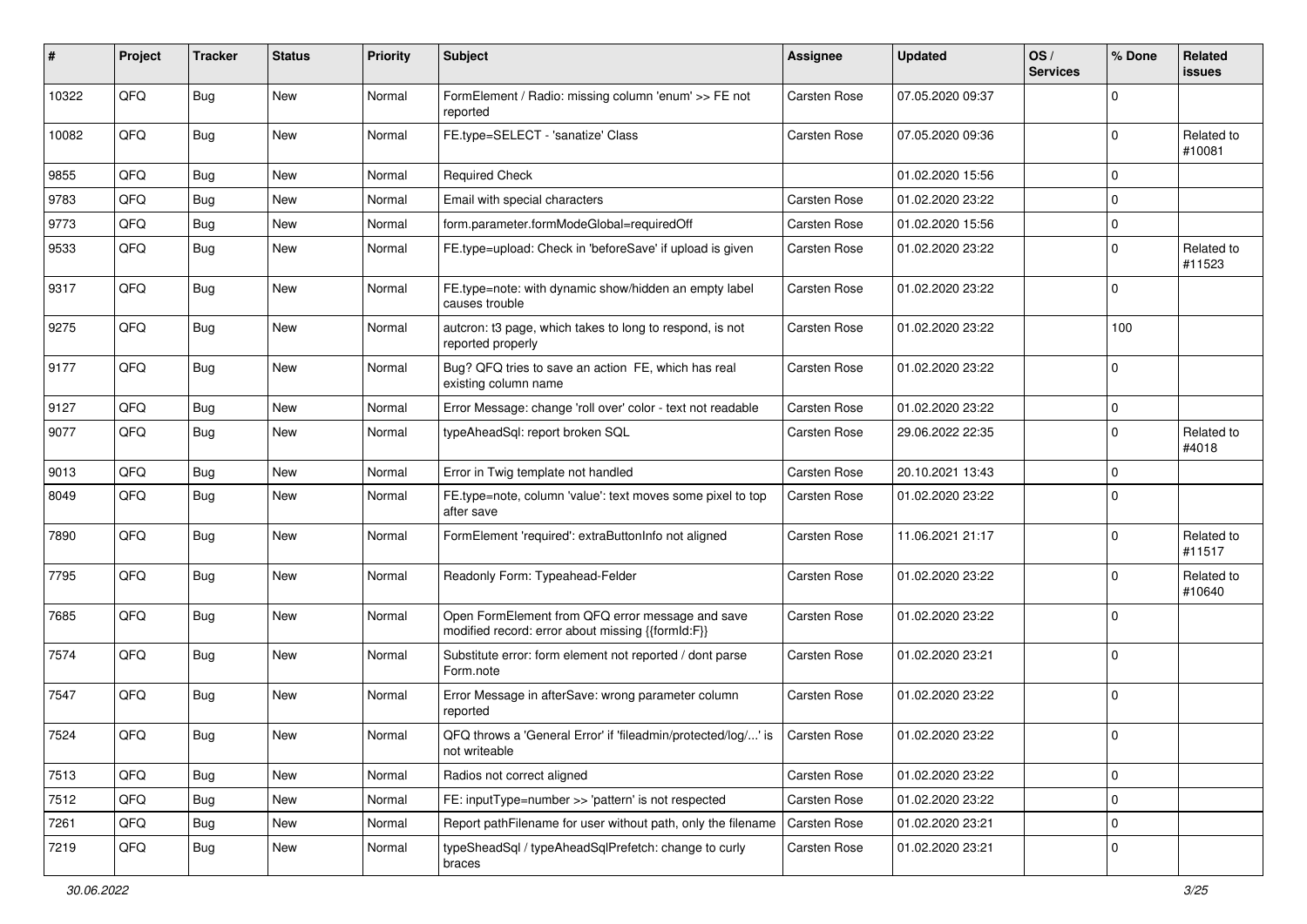| #     | Project    | <b>Tracker</b> | <b>Status</b> | <b>Priority</b> | <b>Subject</b>                                                                                                   | <b>Assignee</b> | <b>Updated</b>   | OS/<br><b>Services</b> | % Done      | Related<br><b>issues</b>                    |
|-------|------------|----------------|---------------|-----------------|------------------------------------------------------------------------------------------------------------------|-----------------|------------------|------------------------|-------------|---------------------------------------------|
| 7014  | QFQ        | Bug            | New           | Normal          | Sending invalid emails succeeds when<br>debug.redirectAllMailTo is set                                           | Carsten Rose    | 01.02.2020 23:21 |                        | 0           |                                             |
| 7002  | QFQ        | Bug            | <b>New</b>    | Normal          | Dynamic Update: row does not disappear / appear                                                                  | Carsten Rose    | 01.02.2020 23:22 |                        | $\mathbf 0$ |                                             |
| 6912  | QFQ        | Bug            | New           | Normal          | error Message Var 'deadline' already set in SIP - in Form<br>with FE.value={{deadline:R:::{{deadlinePeriod:Y}}}} | Carsten Rose    | 01.02.2020 23:21 |                        | $\Omega$    |                                             |
| 6677  | QFQ        | Bug            | <b>New</b>    | Normal          | Error message FE Action Element: no/wrong FE reference<br>who cause the problem.                                 | Carsten Rose    | 01.02.2020 23:21 |                        | $\Omega$    |                                             |
| 6483  | QFQ        | Bug            | <b>New</b>    | Normal          | R Store funktioniert nicht bei 'Report Notation' im FE                                                           | Carsten Rose    | 01.02.2020 23:21 |                        | 0           |                                             |
| 6462  | QFQ        | Bug            | <b>New</b>    | Normal          | File Upload: Nutzlose Fehlermeldung wenn Datei zu gross                                                          | Carsten Rose    | 01.02.2020 23:21 |                        | $\Omega$    | Related to<br>#6139                         |
| 5576  | QFQ        | Bug            | <b>New</b>    | Normal          | Using MySQL 'DROP' requires privilege - wich is not really<br>necessary.                                         | Carsten Rose    | 01.02.2020 23:21 |                        | 0           |                                             |
| 5559  | QFQ        | Bug            | New           | Normal          | FE.type = Upload: 'accept' might contain variables                                                               | Carsten Rose    | 11.05.2020 21:23 |                        | 0           |                                             |
| 5305  | QFQ        | Bug            | New           | Normal          | Upload FormElement: nicht disabled by readonly Form                                                              | Carsten Rose    | 16.06.2021 13:43 |                        | $\Omega$    | Related to<br>#9347,<br>Related to<br>#9834 |
| 4756  | QFQ        | Bug            | <b>New</b>    | Normal          | Form dirty even nothing changes                                                                                  | Carsten Rose    | 11.12.2019 16:16 |                        | 0           |                                             |
| 3547  | QFQ        | <b>Bug</b>     | New           | Normal          | FE of type 'note' causes writing of empty fields.                                                                | Carsten Rose    | 01.02.2020 23:21 |                        | 0           |                                             |
| 13716 | QFQ        | Bug            | New           | High            | Firefox ask to store username/password                                                                           | Enis Nuredini   | 30.05.2022 09:31 |                        | $\Omega$    | Related to<br>#13827                        |
| 12974 | QFQ        | <b>Bug</b>     | <b>New</b>    | High            | Sanitize Queries in Action-Elements                                                                              | Carsten Rose    | 07.12.2021 17:19 |                        | $\Omega$    |                                             |
| 12702 | QFQ        | <b>Bug</b>     | <b>New</b>    | High            | templateGroup: broken in multiDb Setup                                                                           | Carsten Rose    | 14.12.2021 16:02 |                        | 0           |                                             |
| 12670 | QFQ        | Bug            | New           | High            | Dropdown-Menu classes können nicht mehr angegeben<br>werden                                                      | Carsten Rose    | 07.12.2021 17:19 |                        | $\Omega$    |                                             |
| 12513 | QFQ        | <b>Bug</b>     | <b>New</b>    | High            | Implement server side check of maxlength                                                                         | Carsten Rose    | 07.12.2021 17:19 |                        | 0           |                                             |
| 12066 | QFQ        | <b>Bug</b>     | New           | High            | enterAsSubmit: Forward wird nicht ausgeführt                                                                     | Enis Nuredini   | 29.05.2022 09:23 |                        | 0           |                                             |
| 11237 | QFQ        | <b>Bug</b>     | New           | High            | Radiobutton / parameter.buttonClass= btn-default - kein dirty<br>Trigger                                         | Benjamin Baer   | 03.05.2021 21:12 |                        | $\Omega$    | Related to<br>#10766                        |
| 11057 | QFQ        | Bug            | <b>New</b>    | High            | Checkboxes ohne span.checkmark im Report werden<br>ausgeblendet                                                  | Benjamin Baer   | 03.05.2021 21:12 |                        | $\Omega$    | Related to<br>#11039                        |
| 10766 | <b>QFQ</b> | Bug            | New           | High            | Radiobutton / parameter.buttonClass=btn-default: dynamic<br>update                                               |                 | 03.05.2021 21:12 |                        | 0           | Related to<br>#11237                        |
| 10640 | QFQ        | Bug            | New           | High            | TypeAhead Tag: FE editierbar trotz readOnly                                                                      | Carsten Rose    | 03.05.2021 21:12 |                        | 0           | Related to<br>#7795                         |
| 10508 | QFQ        | Bug            | New           | High            | Multi Form broken on Multi DB Instance                                                                           | Carsten Rose    | 03.05.2021 21:12 |                        | $\pmb{0}$   |                                             |
| 10506 | QFQ        | <b>Bug</b>     | New           | High            | Template Group broken on MultiDB instance                                                                        | Carsten Rose    | 03.05.2021 21:12 |                        | 0           | Related to<br>#10505                        |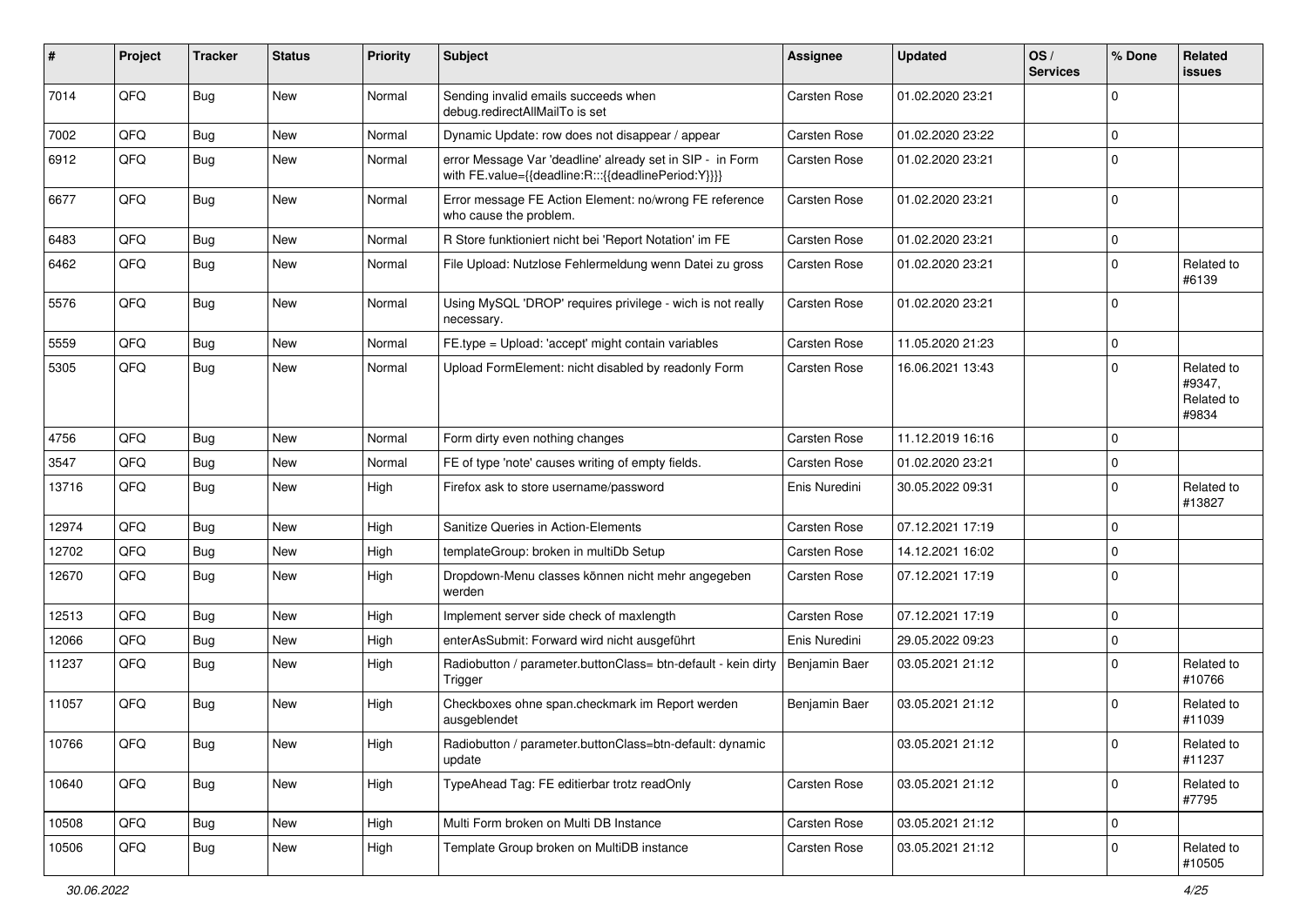| #     | Project | <b>Tracker</b> | <b>Status</b> | <b>Priority</b> | <b>Subject</b>                                                                   | <b>Assignee</b> | <b>Updated</b>   | OS/<br><b>Services</b> | % Done   | <b>Related</b><br><b>issues</b>               |
|-------|---------|----------------|---------------|-----------------|----------------------------------------------------------------------------------|-----------------|------------------|------------------------|----------|-----------------------------------------------|
| 10081 | QFQ     | Bug            | New           | High            | Stale record lock after 'forbidden' character                                    | Carsten Rose    | 03.05.2021 21:12 |                        | $\Omega$ | Related to<br>#10082,<br>Related to<br>#9789  |
| 9531  | QFQ     | Bug            | <b>New</b>    | High            | FE File: Dynamic Update / modeSql / required detected even<br>it not set         | Carsten Rose    | 11.06.2021 20:32 |                        | $\Omega$ | Related to<br>#12398                          |
| 9347  | QFQ     | Bug            | <b>New</b>    | High            | FE.type=upload with dynamic show/hidden: required not<br>detected                | Carsten Rose    | 12.06.2021 10:40 |                        | $\Omega$ | Related to<br>#5305.<br>Related to<br>#12398  |
| 8891  | QFQ     | <b>Bug</b>     | <b>New</b>    | High            | formSubmitLog: do not log passwords                                              | Enis Nuredini   | 25.03.2022 09:06 |                        | $\Omega$ |                                               |
| 8668  | QFQ     | Bug            | <b>New</b>    | High            | Pill disabled: dyamic mode 'hidden' not respected - FE is still<br>required      | Carsten Rose    | 03.05.2021 21:14 |                        | $\Omega$ |                                               |
| 8431  | QFQ     | Bug            | <b>New</b>    | High            | autocron.php with wrong path                                                     | Carsten Rose    | 03.05.2021 21:14 |                        | 0        |                                               |
| 8083  | QFQ     | Bug            | New           | High            | FormEditor: primary table list does not respect<br>'indexDb={{indexData:Y}}'     | Carsten Rose    | 03.05.2021 21:14 |                        | 0        | Has duplicate<br>#6678                        |
| 7899  | QFQ     | Bug            | New           | High            | Fe.type=password / retype / required: always complain about<br>missing value     | Carsten Rose    | 03.05.2021 21:14 |                        | $\Omega$ |                                               |
| 7650  | QFQ     | Bug            | <b>New</b>    | High            | Optional do not show 'required' sign on FormElement                              | Carsten Rose    | 03.05.2021 21:14 |                        | $\Omega$ |                                               |
| 5459  | QFQ     | <b>Bug</b>     | <b>New</b>    | High            | Multi DB: spread system tables between 'QFQ' and<br>'Data'-DB                    | Carsten Rose    | 03.05.2021 21:14 |                        | $\Omega$ | Related to<br>#4720                           |
| 5221  | QFQ     | Bug            | <b>New</b>    | High            | Download Dialog: Bleibt stehen in FF wenn Datei<br>automatisch gespeichert wird. | Carsten Rose    | 03.05.2021 21:14 |                        | $\Omega$ |                                               |
| 12545 | QFQ     | <b>Bug</b>     | <b>New</b>    | Urgent          | sgl.log not created / updated                                                    | Carsten Rose    | 14.12.2021 16:02 |                        | 0        |                                               |
| 12468 | QFQ     | Bug            | <b>New</b>    | Urgent          | Form: update Form.title after save                                               | Carsten Rose    | 03.05.2021 21:12 |                        | $\Omega$ |                                               |
| 14283 | QFQ     | Bug            | Priorize      | Normal          | HEIC / HEIF convert doesn't trigger                                              | Carsten Rose    | 19.06.2022 16:37 |                        | $\Omega$ |                                               |
| 13943 | QFQ     | Bug            | Priorize      | Normal          | unable to find formgroup                                                         | Enis Nuredini   | 28.05.2022 11:03 |                        | 0        |                                               |
| 12325 | QFQ     | Bug            | Priorize      | Normal          | MultiDB form.dblndex not working for report syntax                               | Carsten Rose    | 07.09.2021 13:37 |                        | 0        | Related to<br>#12145,<br>Related to<br>#12314 |
| 9975  | QFQ     | Bug            | Priorize      | Normal          | Dropdown Menu: 'r:3' broken                                                      | Carsten Rose    | 01.02.2020 10:13 |                        | $\Omega$ |                                               |
| 9958  | QFQ     | <b>Bug</b>     | Priorize      | Normal          | Broken subrecord query: no error message                                         | Carsten Rose    | 05.02.2021 15:15 |                        | $\Omega$ |                                               |
| 9947  | QFQ     | Bug            | Priorize      | Normal          | Unwanted error message if missing 'typeAheadSqlPrefetch'                         | Carsten Rose    | 01.02.2020 10:13 |                        | $\Omega$ |                                               |
| 9862  | QFQ     | Bug            | Priorize      | Normal          | Failed writing to sql mail qfq.log should throw an exception                     | Carsten Rose    | 01.02.2020 10:13 |                        | 0        |                                               |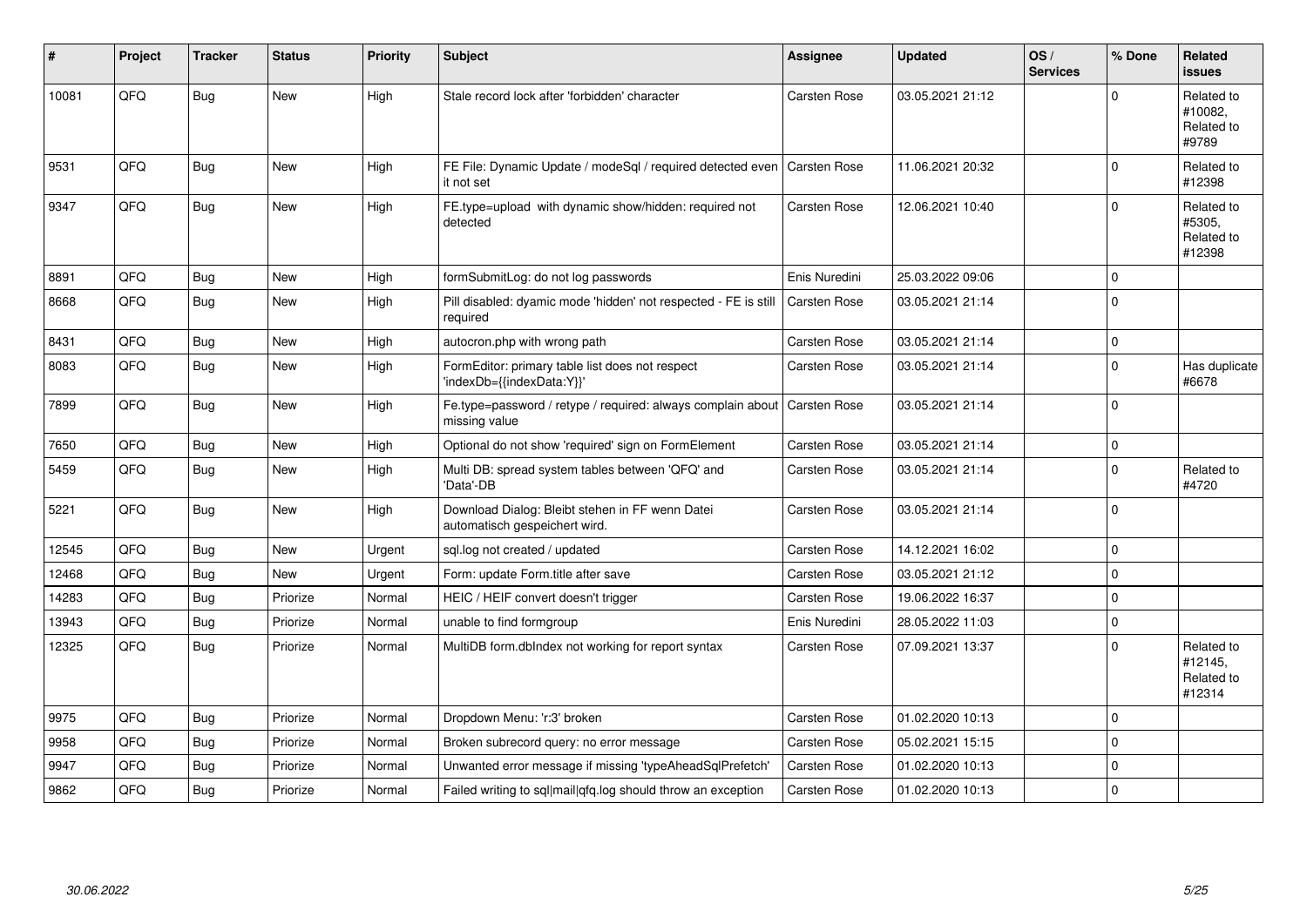| #     | Project | <b>Tracker</b> | <b>Status</b> | Priority | Subject                                                                                                  | Assignee            | <b>Updated</b>   | OS/<br><b>Services</b> | % Done      | Related<br><b>issues</b>                                                |
|-------|---------|----------------|---------------|----------|----------------------------------------------------------------------------------------------------------|---------------------|------------------|------------------------|-------------|-------------------------------------------------------------------------|
| 9834  | QFQ     | <b>Bug</b>     | Priorize      | Normal   | Input elements with tag 'disabled' are missing on<br>form-submit: server option 'processReadOnly' broken | Carsten Rose        | 07.12.2021 16:43 |                        | $\Omega$    | Related to<br>#9691,<br>Related to<br>#5305, Has<br>duplicate<br>#12331 |
| 8037  | QFQ     | Bug            | Priorize      | Normal   | FE.type=upload (advanced mode): {{slaveId:V}} missing<br>during dynamic update                           | Carsten Rose        | 01.02.2020 10:13 |                        | $\Omega$    |                                                                         |
| 7656  | QFQ     | Bug            | Priorize      | Normal   | FE with required, 'pattern' and 'extraButtonLock': always<br>complain about missing value                | Carsten Rose        | 01.02.2020 10:13 |                        | $\Omega$    |                                                                         |
| 7616  | QFQ     | Bug            | Priorize      | Normal   | Selectlist with Enum & Dynamic Update                                                                    | Carsten Rose        | 01.02.2020 10:13 |                        | $\mathbf 0$ |                                                                         |
| 6574  | QFQ     | Bug            | Priorize      | Normal   | qfq.log: Fehlermeldung wurde angezeigt, aber nicht geloggt                                               | Carsten Rose        | 01.02.2020 10:13 |                        | $\mathbf 0$ |                                                                         |
| 6566  | QFQ     | Bug            | Priorize      | Normal   | Link Function 'delete': provided parameter missing on page<br>reload                                     | Benjamin Baer       | 03.01.2022 08:08 |                        | $\mathbf 0$ |                                                                         |
| 6140  | QFQ     | <b>Bug</b>     | Priorize      | Normal   | QFQ DnD Sort: Locked fields                                                                              | Benjamin Baer       | 21.03.2022 09:56 |                        | $\mathbf 0$ |                                                                         |
| 4457  | QFQ     | <b>Bug</b>     | Priorize      | Normal   | typeahead: pressing return to select an item, saves the form<br>and closes the form.                     | Benjamin Baer       | 03.01.2022 08:01 |                        | $\Omega$    | Related to<br>#4398                                                     |
| 3782  | QFQ     | Bug            | Priorize      | Normal   | Bei fehlerhafter Eingabe (z.B. Datum) sollte das erwartete<br>Format angezeigt werden                    | Carsten Rose        | 01.02.2020 10:13 |                        | $\Omega$    |                                                                         |
| 2665  | QFQ     | Bug            | Priorize      | Normal   | Dynamic Update funktioniert nicht, wenn beim<br>entsprechenden FormElement eine size angegeben ist.      | Benjamin Baer       | 03.01.2022 08:12 |                        | 30          |                                                                         |
| 9121  | QFQ     | Bug            | Priorize      | High     | sip links have r and __dbIndexData set                                                                   | <b>Carsten Rose</b> | 12.06.2021 10:41 |                        | $\mathbf 0$ |                                                                         |
| 6116  | QFQ     | Bug            | Priorize      | High     | value of checkbox not saved                                                                              | Carsten Rose        | 07.12.2021 17:19 |                        | $\mathbf 0$ |                                                                         |
| 9534  | QFQ     | Bug            | Priorize      | Urgent   | FE.type=upload: 'Unknown Mode: ID"                                                                       | Carsten Rose        | 03.05.2021 21:14 |                        | $\Omega$    | Related to<br>#9532                                                     |
| 9173  | QFQ     | Bug            | Priorize      | Urgent   | Stale Record Lock: Firefox                                                                               | Carsten Rose        | 03.05.2021 21:14 |                        | $\mathbf 0$ | Related to<br>#9789                                                     |
| 14303 | QFQ     | Bug            | ToDo          | Normal   | datetime broken with picker                                                                              | Enis Nuredini       | 17.06.2022 09:02 |                        | $\mathbf 0$ | Related to<br>#12630                                                    |
| 13899 | QFQ     | Bug            | ToDo          | Normal   | Selenium: zum laufen bringen                                                                             | Enis Nuredini       | 25.03.2022 10:24 |                        | $\pmb{0}$   |                                                                         |
| 12463 | QFQ     | Bug            | ToDo          | High     | QFQ Function: 'function' and 'sql' on same level - output of<br>sal is shown two times.                  | Carsten Rose        | 15.12.2021 16:31 |                        | $\Omega$    |                                                                         |
| 12395 | QFQ     | <b>Bug</b>     | ToDo          | High     | QFQ Function: Result two times shown                                                                     | Carsten Rose        | 18.02.2022 08:59 |                        | $\mathbf 0$ |                                                                         |
| 14323 | QFQ     | Bug            | In Progress   | Normal   | Report: render=both single - no impact                                                                   | Carsten Rose        | 19.06.2022 18:31 |                        | $\Omega$    |                                                                         |
| 14175 | QFQ     | Bug            | In Progress   | Normal   | Opening a form with no QFQ Session cookie fails                                                          | Carsten Rose        | 03.06.2022 10:40 |                        | $\mathbf 0$ |                                                                         |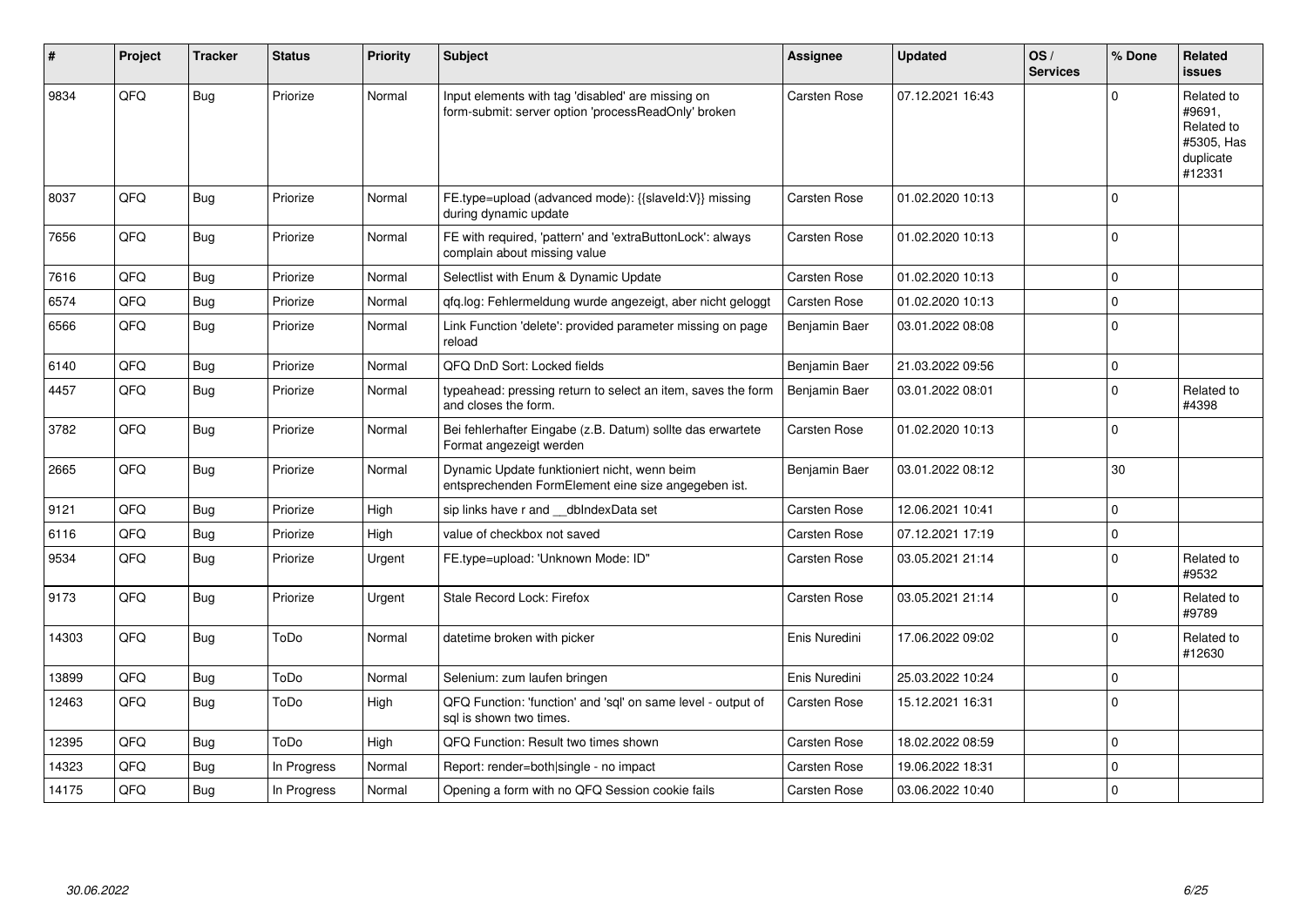| $\sharp$ | Project | <b>Tracker</b> | <b>Status</b>     | <b>Priority</b> | <b>Subject</b>                                                           | Assignee          | <b>Updated</b>   | OS/<br><b>Services</b> | % Done      | Related<br>issues                                                                                                              |
|----------|---------|----------------|-------------------|-----------------|--------------------------------------------------------------------------|-------------------|------------------|------------------------|-------------|--------------------------------------------------------------------------------------------------------------------------------|
| 11517    | QFQ     | Bug            | In Progress       | Normal          | extraButtonInfo Broken for multiple FormElements                         | Carsten Rose      | 12.05.2022 13:12 |                        | $\pmb{0}$   | Related to<br>#7890,<br>Related to<br>#3811, Has<br>duplicate<br>#10905, Has<br>duplicate<br>#10553, Has<br>duplicate<br>#6779 |
| 10661    | QFQ     | <b>Bug</b>     | In Progress       | Normal          | Typo3 Warnungen                                                          | Carsten Rose      | 07.09.2021 13:23 |                        | $\pmb{0}$   | Related to<br>#12440                                                                                                           |
| 9691     | QFQ     | <b>Bug</b>     | In Progress       | Normal          | Checkbox: dynamic update > readonly                                      | Carsten Rose      | 01.02.2020 23:22 |                        | 50          | Related to<br>#9834                                                                                                            |
| 12508    | QFQ     | <b>Bug</b>     | In Progress       | High            | qfq Form: sendMail                                                       | Karin Niffeler    | 19.03.2022 17:48 |                        | $\pmb{0}$   |                                                                                                                                |
| 9789     | QFQ     | Bug            | In Progress       | High            | Record Lock: release to early on 'leave page'                            | Carsten Rose      | 10.01.2022 09:25 |                        | 100         | Related to<br>#10081,<br>Related to<br>#9173,<br>Related to<br>#8702                                                           |
| 13767    | QFQ     | <b>Bug</b>     | Feedback          | Normal          | date/time-picker: required shows up/down button orange                   | Enis Nuredini     | 16.05.2022 23:16 |                        | $\pmb{0}$   |                                                                                                                                |
| 12546    | QFQ     | Bug            | Feedback          | Normal          | Branch 'Development' - Unit Tests mit dirty workaround<br>angepasst      | Carsten Rose      | 19.03.2022 17:48 |                        | $\pmb{0}$   |                                                                                                                                |
| 11347    | QFQ     | <b>Bug</b>     | Feedback          | Normal          | If Bedingungen funktionieren nicht korrekt                               | Christoph Fuchs   | 21.03.2021 20:37 |                        | $\pmb{0}$   |                                                                                                                                |
| 9898     | QFQ     | Bug            | Feedback          | Normal          | Formular trotz Timeout gespeichert                                       | Benjamin Baer     | 01.02.2020 15:56 |                        | $\pmb{0}$   |                                                                                                                                |
| 9535     | QFQ     | <b>Bug</b>     | Feedback          | Normal          | Report:  AS '_vertical' - column to wide - vertical >> rot45,<br>rot90   | Benjamin Baer     | 01.02.2020 15:56 |                        | $\pmb{0}$   |                                                                                                                                |
| 8316     | QFQ     | Bug            | Feedback          | Normal          | Documentation/Behaviour for Nested Queries and<br>Record-Store confusing | Nicola Chiapolini | 20.11.2019 09:14 |                        | $\pmb{0}$   |                                                                                                                                |
| 11630    | QFQ     | Bug            | Feedback          | High            | Bitte check ob CALL() in 20.11.0 noch so funktioniert wie in<br>20.4.1   | Enis Nuredini     | 28.05.2022 13:45 |                        | $\mathbf 0$ | Related to<br>#11325                                                                                                           |
| 7456     | QFQ     | Bug            | Some day<br>maybe | Low             | Todos in Code: solve or make ticket                                      | Carsten Rose      | 16.09.2021 15:10 |                        | $\pmb{0}$   |                                                                                                                                |
| 9669     | QFQ     | Bug            | Some day<br>maybe | Normal          | Checkbox / Template Group: radio/checkbox visible broken<br>after 'add'  | Carsten Rose      | 16.06.2021 13:47 |                        | $\mathbf 0$ | Related to<br>#8091                                                                                                            |
| 9281     | QFQ     | Bug            | Some day<br>maybe | Normal          | Allow STRICT_TRANS_TABLES                                                | Carsten Rose      | 02.01.2021 18:43 |                        | $\mathbf 0$ |                                                                                                                                |
| 9126     | QFQ     | <b>Bug</b>     | Some day<br>maybe | Normal          | hidden Form elements are present in page source                          |                   | 02.01.2021 18:41 |                        | $\mathbf 0$ |                                                                                                                                |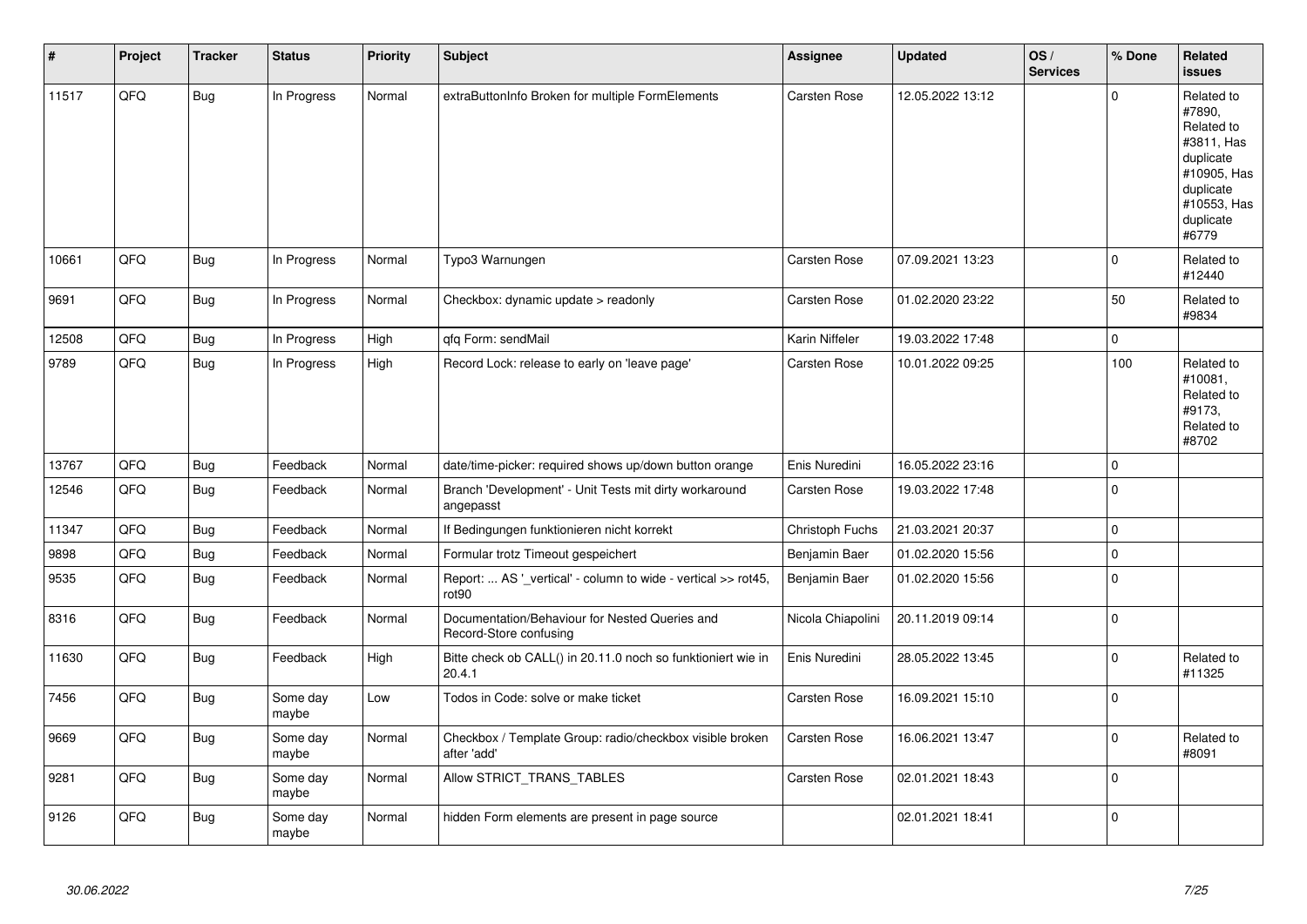| #    | Project | <b>Tracker</b> | <b>Status</b>     | <b>Priority</b> | <b>Subject</b>                                                                                                       | <b>Assignee</b> | <b>Updated</b>   | OS/<br><b>Services</b> | % Done      | Related<br>issues                              |
|------|---------|----------------|-------------------|-----------------|----------------------------------------------------------------------------------------------------------------------|-----------------|------------------|------------------------|-------------|------------------------------------------------|
| 9024 | QFQ     | <b>Bug</b>     | Some day<br>maybe | Normal          | QFQ Einarbeitung                                                                                                     |                 | 01.02.2020 15:56 |                        | 0           |                                                |
| 9020 | QFQ     | Bug            | Some day<br>maybe | Normal          | radio mit buttonClass und dynamicUpdate lassen sich nicht<br>kombinieren                                             |                 | 11.12.2019 16:01 |                        | $\mathbf 0$ |                                                |
| 8106 | QFQ     | Bug            | Some day<br>maybe | Normal          | Dynamic Update: Feld kann nicht auf empty zurückgesetzt<br>werden                                                    | Carsten Rose    | 11.12.2019 16:01 |                        | $\mathbf 0$ |                                                |
| 7402 | QFQ     | Bug            | Some day<br>maybe | Normal          | thumbnail cache: outdated picture when permission denied<br>and permission resolved.                                 |                 | 01.02.2020 23:20 |                        | 0           |                                                |
| 7281 | QFQ     | <b>Bug</b>     | Some day<br>maybe | Normal          | Subrecords: on large screen separator line too short                                                                 |                 | 01.02.2020 23:19 |                        | $\Omega$    |                                                |
| 7101 | QFQ     | Bug            | Some day<br>maybe | Normal          | 'form' in SIP and 'report' - breaks                                                                                  |                 | 01.02.2020 23:20 |                        | 0           |                                                |
| 5991 | QFQ     | Bug            | Some day<br>maybe | Normal          | URLs with ' ' or long parameter are problematic                                                                      | Carsten Rose    | 01.02.2020 23:19 |                        | $\mathbf 0$ |                                                |
| 5877 | QFQ     | Bug            | Some day<br>maybe | Normal          | FE.type=note:bsColumn strange behaviour                                                                              |                 | 01.02.2020 23:19 |                        | 0           |                                                |
| 5768 | QFQ     | Bug            | Some day<br>maybe | Normal          | '{{pageLanguage:T}}' missing if QFQ is called via api                                                                | Carsten Rose    | 01.02.2020 23:19 |                        | $\mathbf 0$ |                                                |
| 5706 | QFQ     | Bug            | Some day<br>maybe | Normal          | upload: fileDestination needs to be sanatized                                                                        | Carsten Rose    | 01.02.2020 23:19 |                        | 0           |                                                |
| 5557 | QFQ     | Bug            | Some day<br>maybe | Normal          | Form load: STORE_RECORD filled, but should be empty                                                                  | Carsten Rose    | 01.02.2020 23:19 |                        | 0           |                                                |
| 5021 | QFQ     | <b>Bug</b>     | Some day<br>maybe | Normal          | FE.typ=extra - during save displays error 'datum2' already<br>filled in STORE_SIP - the value is stored nevertheless | Carsten Rose    | 01.02.2020 23:19 |                        | $\mathbf 0$ | Related to<br>#3875                            |
| 4771 | QFQ     | <b>Bug</b>     | Some day<br>maybe | Normal          | qfq: select-down-values empty after save (edit-form for<br>program administrators)                                   | Carsten Rose    | 01.02.2020 23:20 |                        | 0           | Related to<br>#4549, Has<br>duplicate<br>#4282 |
| 4659 | QFQ     | <b>Bug</b>     | Some day<br>maybe | Normal          | infoButtonExtra                                                                                                      | Carsten Rose    | 01.02.2020 23:20 |                        | $\Omega$    |                                                |
| 4651 | QFQ     | Bug            | Some day<br>maybe | Normal          | "Loading document" Modal wird angezeigt bei uzhcd type=2<br>Ansicht                                                  | Carsten Rose    | 01.02.2020 23:20 |                        | $\mathbf 0$ |                                                |
| 4583 | QFQ     | <b>Bug</b>     | Some day<br>maybe | Normal          | Dynamic Update bei TypeAhead Feldern                                                                                 | Carsten Rose    | 01.02.2020 23:19 |                        | $\mathbf 0$ |                                                |
| 4549 | QFQ     | <b>Bug</b>     | Some day<br>maybe | Normal          | TemplateGroups: FE.type SELECT loose selected value<br>after save                                                    | Carsten Rose    | 01.02.2020 23:20 |                        | 0           | Related to<br>#4548,<br>Related to<br>#4771    |
| 4546 | QFQ     | <b>Bug</b>     | Some day<br>maybe | Normal          | NH: SIP storage is destroyed                                                                                         |                 | 01.02.2020 23:20 |                        | 0           |                                                |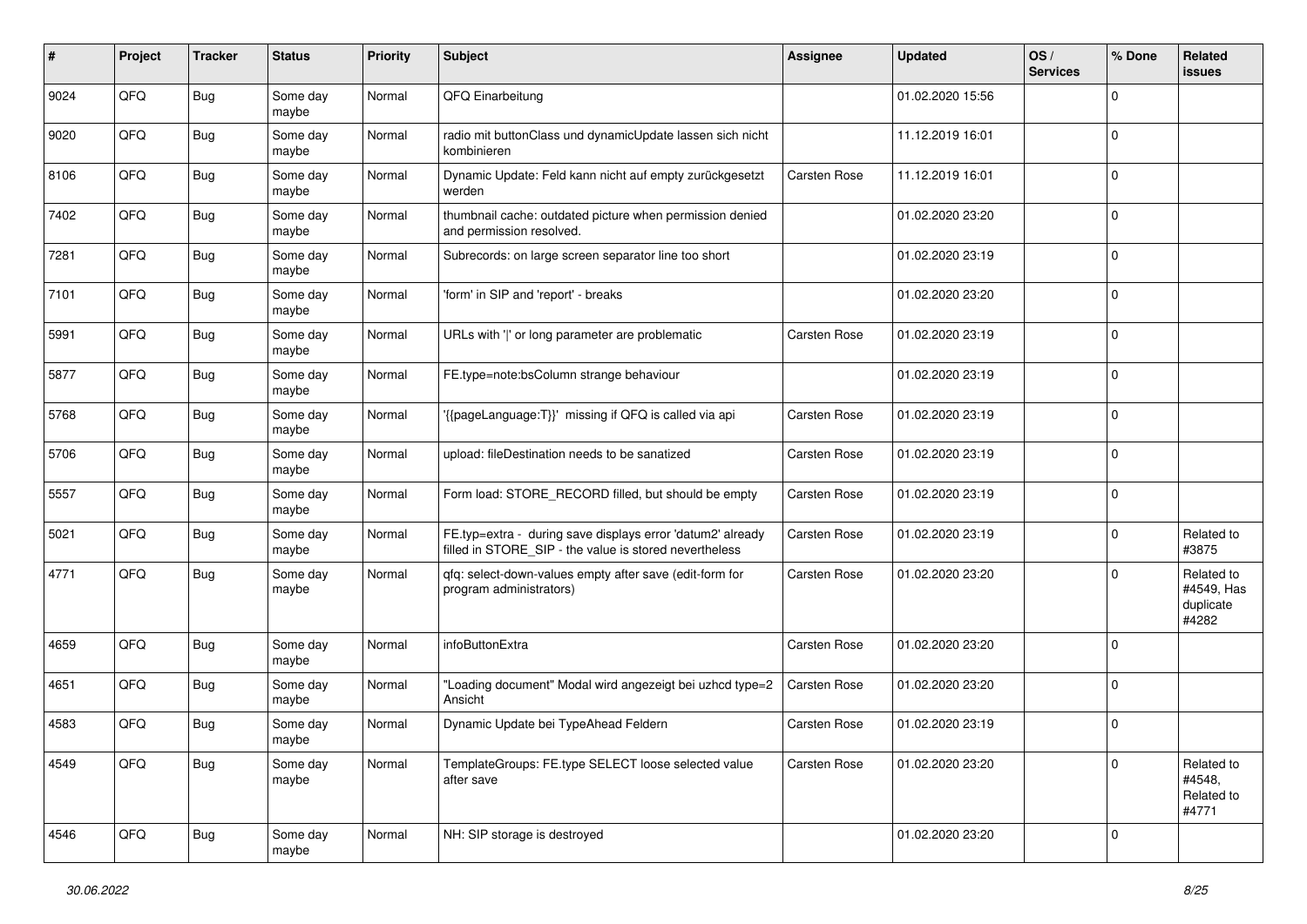| #    | Project | <b>Tracker</b> | <b>Status</b>     | <b>Priority</b> | <b>Subject</b>                                                                                                                                           | Assignee       | <b>Updated</b>   | OS/<br><b>Services</b> | % Done         | Related<br>issues    |
|------|---------|----------------|-------------------|-----------------|----------------------------------------------------------------------------------------------------------------------------------------------------------|----------------|------------------|------------------------|----------------|----------------------|
| 4528 | QFQ     | <b>Bug</b>     | Some day<br>maybe | Normal          | extraButtonLock mit SQLAhead Bug                                                                                                                         | Carsten Rose   | 01.02.2020 23:19 |                        | $\Omega$       |                      |
| 4454 | QFQ     | Bug            | Some day<br>maybe | Normal          | Required Elements: multiple elements in a row - whole row<br>marked if only one input is empty.                                                          | Benjamin Baer  | 01.02.2020 23:20 |                        | 0              |                      |
| 4441 | QFQ     | Bug            | Some day<br>maybe | Normal          | \$ SERVER Vars sollten nur aus dem Store genommen<br>werden - Code entsprechend anpassen.                                                                |                | 11.12.2019 16:02 |                        | $\Omega$       |                      |
| 4398 | QFQ     | Bug            | Some day<br>maybe | Normal          | Typeahead: mouse click in a prefilled input opens a single<br>item dropdown with the current value - click on it seems to<br>set the value, not the key. | Benjamin Baer  | 01.02.2020 23:20 |                        | $\Omega$       | Related to<br>#4457  |
| 4328 | QFQ     | Bug            | Some day<br>maybe | Normal          | Error Message: Show FE name/number on problems in FE                                                                                                     | Carsten Rose   | 01.02.2020 23:20 |                        | $\overline{0}$ |                      |
| 4293 | QFQ     | Bug            | Some day<br>maybe | Normal          | Download broken if token 'd:' is missing - but no error<br>message                                                                                       | Carsten Rose   | 11.12.2019 16:03 |                        | $\Omega$       | Related to<br>#7514  |
| 4138 | QFQ     | <b>Bug</b>     | Some day<br>maybe | Normal          | style fehlt                                                                                                                                              |                | 11.12.2019 16:03 |                        | $\Omega$       |                      |
| 4122 | QFQ     | Bug            | Some day<br>maybe | Normal          | file: Render Mode hat keinen Effekt                                                                                                                      |                | 11.12.2019 16:03 |                        | 0              |                      |
| 4092 | QFQ     | Bug            | Some day<br>maybe | Normal          | 1) Logging verbessern wann welches FE warum ausgefuehrt<br>wird, 2) Documentation: Best Practice Template Group                                          | Carsten Rose   | 01.02.2020 23:19 |                        | $\Omega$       | Related to<br>#3504  |
| 4008 | QFQ     | <b>Bug</b>     | Some day<br>maybe | Normal          | FormElemen.type=sendmail: wrong 'TO' if 'real<br>name <rea@mail.to>' is used</rea@mail.to>                                                               | Carsten Rose   | 11.12.2019 16:03 |                        | $\Omega$       |                      |
| 3895 | QFQ     | <b>Bug</b>     | Some day<br>maybe | Normal          | typeahead pedantic: on lehrkredit Idap webpass - if only one<br>person is in dropdown, such person can't be selected                                     | Carsten Rose   | 11.12.2019 16:03 |                        | $\Omega$       |                      |
| 3882 | QFQ     | <b>Bug</b>     | Some day<br>maybe | Normal          | templateGroup: disable 'add' if limit is reached - funktioniert<br>nicht wenn bereits records existierten                                                | Carsten Rose   | 11.12.2019 16:03 |                        | $\Omega$       |                      |
| 3811 | QFQ     | <b>Bug</b>     | Some day<br>maybe | Normal          | Dynamic Update: extraButtonInfo - Text aktualisieren                                                                                                     | Carsten Rose   | 11.12.2019 16:03 |                        | 0              | Related to<br>#11517 |
| 3750 | QFQ     | <b>Bug</b>     | Some day<br>maybe | Normal          | FE in a row: if one violates check, all are red                                                                                                          | Carsten Rose   | 11.12.2019 16:03 |                        | 0              |                      |
| 3682 | QFQ     | Bug            | Some day<br>maybe | Normal          | Dynamic update: Radio buttons                                                                                                                            | Carsten Rose   | 11.12.2019 16:02 |                        | $\Omega$       |                      |
| 3613 | QFQ     | <b>Bug</b>     | Some day<br>maybe | Normal          | note /note unchecked -> note div (col-md) wird weiterhin<br>gerendert                                                                                    | Elias Villiger | 01.02.2020 23:19 |                        | 100            |                      |
| 3588 | QFQ     | <b>Bug</b>     | Some day<br>maybe | Normal          | templateGroup: versteckte Elemente werden weiterhin<br>gespeichert.                                                                                      | Carsten Rose   | 11.12.2019 16:02 |                        | $\overline{0}$ |                      |
| 3349 | QFQ     | <b>Bug</b>     | Some day<br>maybe | Normal          | config.qfq.ini: a) vertraegt keine '=' im Value (z.B. Passwort),<br>b) Values sollten in ticks einschliessbar sein (spaces, )                            | Carsten Rose   | 11.12.2019 16:02 |                        | $\Omega$       |                      |
| 3130 | QFQ     | <b>Bug</b>     | Some day<br>maybe | Normal          | Debug Info's nicht korrekt nach 'New > Save'.                                                                                                            | Carsten Rose   | 11.12.2019 16:03 |                        | $\Omega$       | Related to<br>#3253  |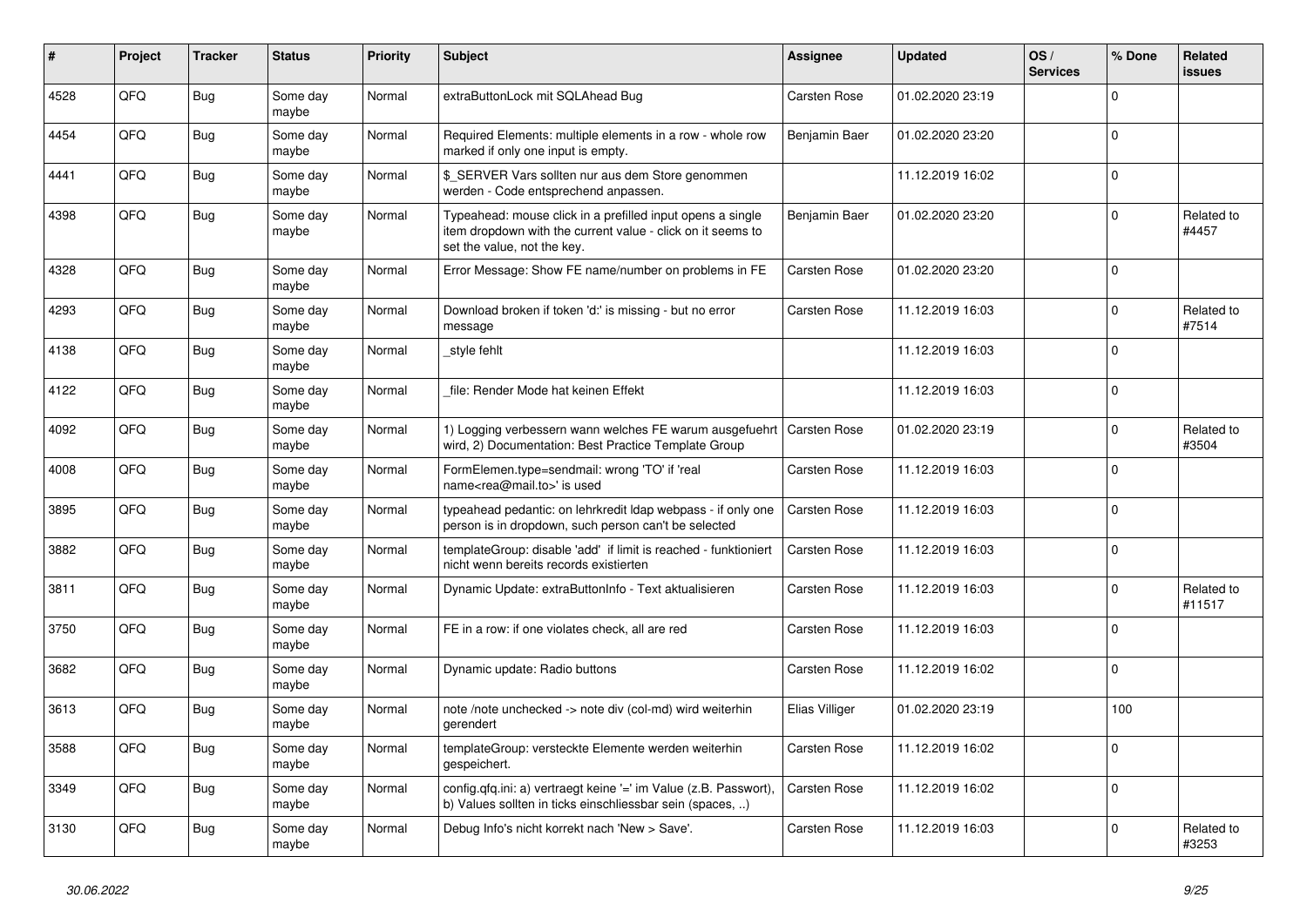| #     | Project | <b>Tracker</b> | <b>Status</b>     | <b>Priority</b> | <b>Subject</b>                                                                                         | <b>Assignee</b>        | <b>Updated</b>   | OS/<br><b>Services</b> | % Done      | Related<br><b>issues</b> |
|-------|---------|----------------|-------------------|-----------------|--------------------------------------------------------------------------------------------------------|------------------------|------------------|------------------------|-------------|--------------------------|
| 2643  | QFQ     | Bug            | Some day<br>maybe | Normal          | Zend / PHP Webinars anschauen                                                                          | Carsten Rose           | 01.02.2020 15:56 |                        | $\Omega$    |                          |
| 2063  | QFQ     | Bug            | Some day<br>maybe | Normal          | Pills auf 'inaktiv' setzen falls keine Element auf dem Pill<br>sichtbar sind.                          | Benjamin Baer          | 11.12.2019 16:03 |                        | $\Omega$    | Related to<br>#3752      |
| 4279  | QFQ     | Bug            | Some day<br>maybe | High            | config.linkVars lost                                                                                   | Carsten Rose           | 03.05.2021 21:14 |                        | $\Omega$    |                          |
| 3570  | QFO     | Bug            | Some day<br>maybe | High            | Formular mit prmitnew permitEdit=Always wird nicht<br>aufgerufen (ist leer)                            | Carsten Rose           | 03.05.2021 21:14 |                        | $\mathbf 0$ |                          |
| 3109  | QFQ     | Bug            | Some day<br>maybe | High            | RealUrl: Links werden nicht korrekt gerendert                                                          | Carsten Rose           | 03.05.2021 21:14 |                        | $\Omega$    |                          |
| 3061  | QFQ     | Bug            | Some day<br>maybe | High            | winstitute: mysql connection durcheinander - nmhp17<br>(ag7)/QFQ arbeitet mit DB/Tabellen von biostat. | Carsten Rose           | 03.05.2021 21:14 |                        | $\Omega$    |                          |
| 14376 | QFQ     | Feature        | New               | Normal          | QFQ Bootstrap: if missing, create stored procedures                                                    | Enis Nuredini          | 19.06.2022 16:37 |                        | $\Omega$    |                          |
| 14227 | QFQ     | Feature        | <b>New</b>        | Normal          | Selenium Konkurrenz: cypress.io                                                                        | Enis Nuredini          | 28.05.2022 11:02 |                        | $\Omega$    |                          |
| 14185 | QFQ     | Feature        | New               | Normal          | External/Autocron.php - better suitable directory                                                      | Support: System        | 28.05.2022 11:03 |                        | $\mathbf 0$ |                          |
| 14090 | QFQ     | Feature        | <b>New</b>        | Normal          | Nützliche _script funktionen                                                                           | Carsten Rose           | 28.05.2022 11:03 |                        | $\Omega$    |                          |
| 14028 | QFQ     | Feature        | <b>New</b>        | Normal          | Required notification: visual nicer                                                                    | Enis Nuredini          | 28.05.2022 11:01 |                        | $\mathbf 0$ |                          |
| 13945 | QFQ     | Feature        | <b>New</b>        | Normal          | As link: content before/after link                                                                     | Enis Nuredini          | 28.05.2022 11:01 |                        | $\Omega$    | Related to<br>#12262     |
| 13843 | QFQ     | Feature        | <b>New</b>        | Normal          | Create JWT via QFQ                                                                                     | Carsten Rose           | 19.03.2022 17:42 |                        | $\Omega$    |                          |
| 13841 | QFO     | Feature        | New               | Normal          | Create PDF via iText - evaluate                                                                        | Carsten Rose           | 19.03.2022 17:42 |                        | $\mathbf 0$ |                          |
| 13700 | QFQ     | Feature        | <b>New</b>        | Normal          | Redesign qfq.io Seite                                                                                  | Carsten Rose           | 19.03.2022 17:43 |                        | $\Omega$    |                          |
| 13609 | QFQ     | Feature        | <b>New</b>        | Normal          | QFQ Introduction: Seite aufloesen                                                                      | Philipp<br>Gröbelbauer | 28.05.2022 11:02 |                        | $\mathbf 0$ |                          |
| 13467 | QFQ     | Feature        | <b>New</b>        | Normal          | ChangeLog Generator                                                                                    | Carsten Rose           | 19.03.2022 17:46 |                        | $\Omega$    | Related to<br>#11460     |
| 13354 | QFQ     | Feature        | <b>New</b>        | Normal          | Using Websocket in QFQ                                                                                 | <b>Carsten Rose</b>    | 10.11.2021 15:47 |                        | $\Omega$    |                          |
| 12679 | QFQ     | Feature        | New               | Normal          | tablesorter: custom column width                                                                       | Carsten Rose           | 16.06.2021 11:10 |                        | $\pmb{0}$   |                          |
| 12664 | QFQ     | Feature        | <b>New</b>        | Normal          | TinyMCE: report/remove malicous HTML/JS Code                                                           | Carsten Rose           | 19.03.2022 17:47 |                        | $\Omega$    | Related to<br>#14320     |
| 12632 | QFQ     | Feature        | <b>New</b>        | Normal          | TinyMCE: Prepare CSS classes for images                                                                | Carsten Rose           | 04.06.2021 14:35 |                        | 100         | Blocked by<br>#12186     |
| 12603 | QFQ     | Feature        | <b>New</b>        | Normal          | Dropdown (Select), Radio, checkbox:<br>itemListAlways={{!SELECT key, value}}                           | Carsten Rose           | 19.03.2022 17:47 |                        | $\mathbf 0$ |                          |
| 12556 | QFQ     | Feature        | New               | Normal          | Pills Title: colored = static or dynamic on allrequiredgiven                                           | Benjamin Baer          | 19.03.2022 17:49 |                        | $\Omega$    |                          |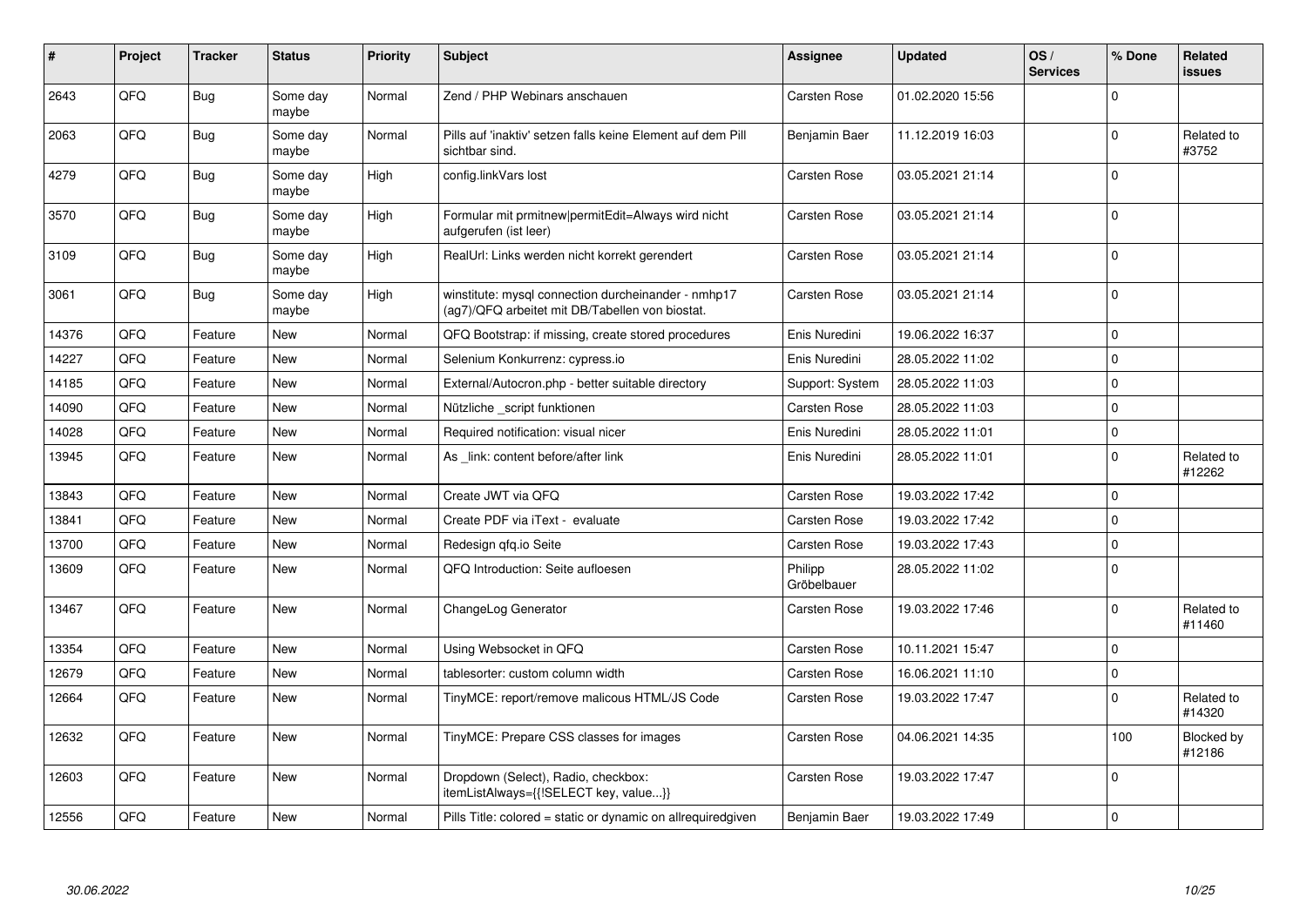| #     | Project | <b>Tracker</b> | <b>Status</b> | <b>Priority</b> | <b>Subject</b>                                                                                                 | <b>Assignee</b> | <b>Updated</b>   | OS/<br><b>Services</b> | % Done      | Related<br><b>issues</b>                                              |
|-------|---------|----------------|---------------|-----------------|----------------------------------------------------------------------------------------------------------------|-----------------|------------------|------------------------|-------------|-----------------------------------------------------------------------|
| 12490 | QFQ     | Feature        | New           | Normal          | Loading Plugins in QFQ - see what tinymce does. (lazy<br>loading)                                              | Benjamin Baer   | 08.06.2022 10:37 |                        | $\Omega$    | Related to<br>#12611,<br>Related to<br>#10013,<br>Related to<br>#7732 |
| 12480 | QFQ     | Feature        | <b>New</b>    | Normal          | If QFQ upgrade is running, block further request                                                               | Carsten Rose    | 03.05.2021 20:45 |                        | $\mathbf 0$ |                                                                       |
| 12477 | QFQ     | Feature        | New           | Normal          | Support for refactoring: Form, FormElement, diverse<br>Tabellen/Spalten, tt-content Records                    | Carsten Rose    | 03.05.2021 20:45 |                        | 0           |                                                                       |
| 12476 | QFQ     | Feature        | New           | Normal          | clearMe: a) should trigger 'dirty', b) sticky on textarea resize                                               | Benjamin Baer   | 04.01.2022 08:40 |                        | 0           | Related to<br>#9528                                                   |
| 12474 | QFQ     | Feature        | <b>New</b>    | Normal          | Check BaseConfigURL if it is given and the the last char is '/'                                                | Carsten Rose    | 03.05.2021 20:45 |                        | $\mathbf 0$ |                                                                       |
| 12465 | QFQ     | Feature        | New           | Normal          | QFQ Function: use in FE to fill StoreRecord                                                                    | Carsten Rose    | 05.05.2021 21:58 |                        | 0           |                                                                       |
| 12413 | QFQ     | Feature        | New           | Normal          | STORE_TYPO3: enhance for {{be_users.email:T}},<br>{{fe_users.email:T}}                                         | Carsten Rose    | 03.05.2021 20:45 |                        | $\mathbf 0$ | Related to<br>#12412,<br>Related to<br>#10012                         |
| 12412 | QFQ     | Feature        | New           | Normal          | Action/Escape qualifier 'e' (empty), '0': if given, an empty<br>string (or '0') will be treated as 'not found' | Carsten Rose    | 08.05.2021 09:40 |                        | $\Omega$    | Related to<br>#12413,<br>Related to<br>#10012                         |
| 12400 | QFQ     | Feature        | New           | Normal          | Tutorial ist in QFQ Doku, Wird in der Suche gefunden, es<br>gibt aber kein Menupunkt - Inhalt ueberpruefen     | Carsten Rose    | 03.05.2021 20:45 |                        | $\Omega$    |                                                                       |
| 12330 | QFQ     | Feature        | New           | Normal          | Copy to input field / text area / TinyMCE                                                                      | Carsten Rose    | 07.04.2021 09:01 |                        | 0           |                                                                       |
| 12269 | QFQ     | Feature        | New           | Normal          | 2FA - Login                                                                                                    | Carsten Rose    | 03.05.2021 20:45 |                        | $\Omega$    |                                                                       |
| 12163 | QFQ     | Feature        | New           | Normal          | Checkbox: table wrap                                                                                           | Carsten Rose    | 03.05.2021 20:51 |                        | $\mathbf 0$ |                                                                       |
| 12162 | QFQ     | Feature        | New           | Normal          | FE.type=sendmail: personalized mailing (several mails) via<br>template                                         | Carsten Rose    | 03.05.2021 20:45 |                        | $\Omega$    |                                                                       |
| 12156 | QFQ     | Feature        | <b>New</b>    | Normal          | Form: Optional disable 'leave page'                                                                            |                 | 03.05.2021 20:45 |                        | 0           |                                                                       |
| 12146 | QFQ     | Feature        | New           | Normal          | Autocron Job: Anzeigen wann der naechste Job ausgefuehrt<br>wird, resp das er nicht ausgefuehrt wird           | Carsten Rose    | 15.03.2021 15:23 |                        | $\mathbf 0$ |                                                                       |
| 12135 | QFQ     | Feature        | New           | Normal          | Subrecord: Notiz                                                                                               |                 | 24.04.2021 16:58 |                        | 0           |                                                                       |
| 12119 | QFQ     | Feature        | New           | Normal          | AS paged: error message missing if there ist no 'r' argument.   Carsten Rose                                   |                 | 03.05.2021 20:51 |                        | $\mathbf 0$ |                                                                       |
| 12109 | QFQ     | Feature        | New           | Normal          | Donwload Link: Plain, SIP, Persistent Link, Peristent SIP -<br>new notation                                    | Carsten Rose    | 03.05.2021 20:45 |                        | 0           | Related to<br>#12085                                                  |
| 12039 | QFQ     | Feature        | New           | Normal          | Missing htmlSpecialChar() in pre processing on form submit                                                     |                 | 18.02.2021 00:09 |                        | $\mathbf 0$ | Related to<br>#14320                                                  |
| 12038 | QFQ     | Feature        | New           | Normal          | a) STORE VAR: filenameOnlyStripUnig. b) SP:<br>QSTRIPUNIQ()                                                    |                 | 17.02.2021 23:55 |                        | 0           |                                                                       |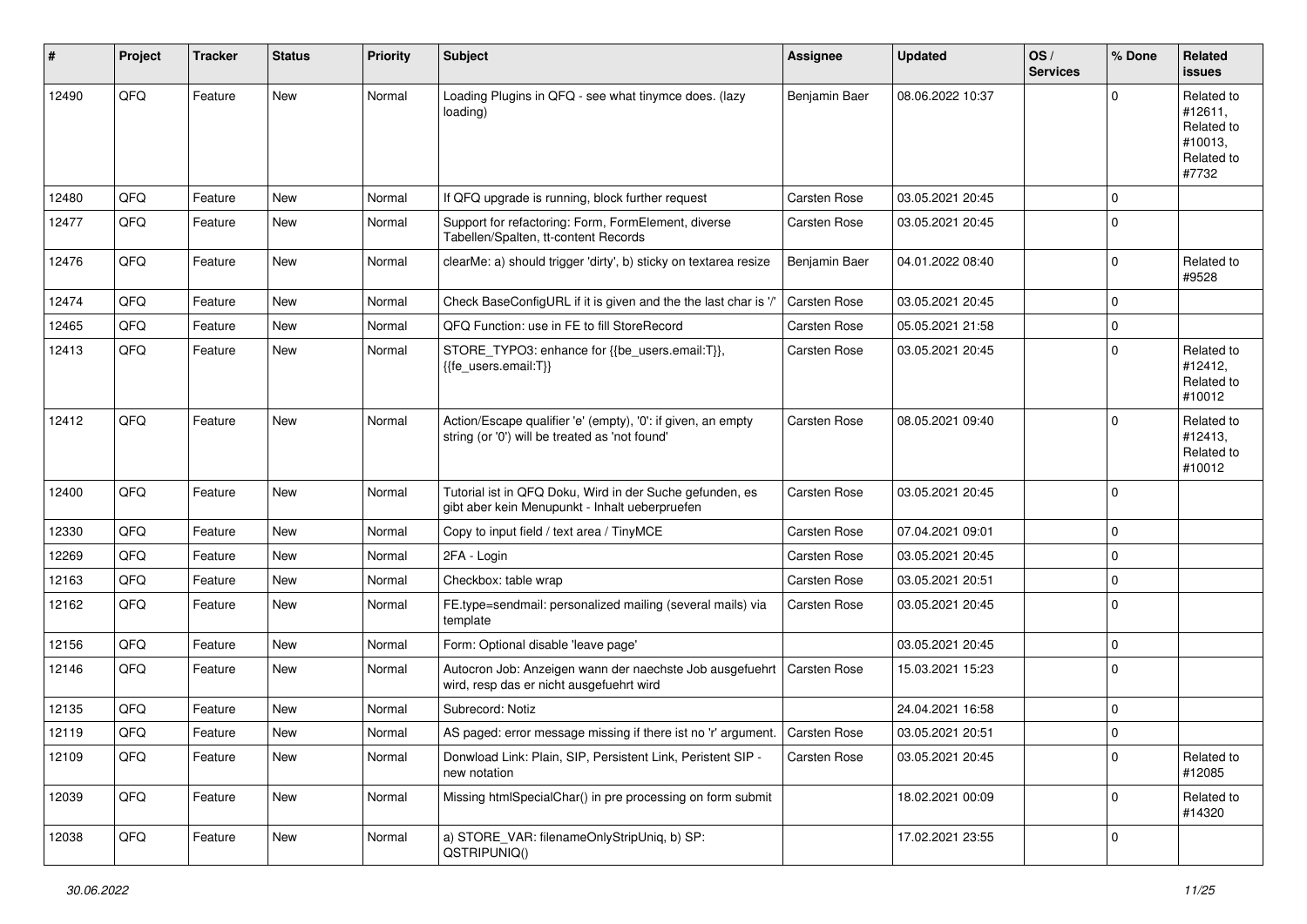| $\pmb{\#}$ | Project | <b>Tracker</b> | <b>Status</b> | <b>Priority</b> | <b>Subject</b>                                                                                       | <b>Assignee</b>                                        | <b>Updated</b>   | OS/<br><b>Services</b> | % Done      | Related<br>issues                            |                      |
|------------|---------|----------------|---------------|-----------------|------------------------------------------------------------------------------------------------------|--------------------------------------------------------|------------------|------------------------|-------------|----------------------------------------------|----------------------|
| 12024      | QFQ     | Feature        | New           | Normal          | Excel Export: text columns by default decode<br>htmlspeciachar()                                     | Carsten Rose                                           | 17.02.2021 23:55 |                        | $\mathbf 0$ | Related to<br>#12022                         |                      |
| 12023      | QFQ     | Feature        | New           | Normal          | MySQL Stored Precdure: QDECODESPECIALCHAR()                                                          | Carsten Rose                                           | 16.02.2021 11:16 |                        | $\Omega$    | Related to<br>#12022                         |                      |
| 11955      | QFQ     | Feature        | <b>New</b>    | Normal          | subrecord: new title option to set <th> attributes - e.g. to<br/>customize tablesorter options.</th> | attributes - e.g. to<br>customize tablesorter options. | Carsten Rose     | 03.05.2021 20:47       |             | 0                                            | Related to<br>#11775 |
| 11892      | QFQ     | Feature        | New           | Normal          | tablesorter: columns with links are hard to order - new<br>qualifier 'Y: <ord>'</ord>                | Enis Nuredini                                          | 23.03.2022 09:22 |                        | $\mathbf 0$ |                                              |                      |
| 11775      | QFQ     | Feature        | New           | Normal          | Subrecord Tooltip pro Feld                                                                           | Carsten Rose                                           | 18.12.2020 15:22 |                        | $\mathbf 0$ | Related to<br>#11955                         |                      |
| 11747      | QFQ     | Feature        | <b>New</b>    | Normal          | Maintenance Page with Redirect                                                                       | Carsten Rose                                           | 03.05.2021 20:47 |                        | 0           | Related to<br>#11741                         |                      |
| 11716      | QFQ     | Feature        | New           | Normal          | Form an beliebiger Stelle im Report anzeigen                                                         |                                                        | 09.12.2020 09:47 |                        | 0           |                                              |                      |
| 11702      | QFQ     | Feature        | New           | Normal          | HTML Special Char makes no sense for 'allbut' if '&' is<br>forbidden                                 | Carsten Rose                                           | 07.12.2021 16:35 |                        | $\Omega$    | Related to<br>#5112,<br>Related to<br>#14320 |                      |
| 11535      | QFQ     | Feature        | <b>New</b>    | Normal          | Ability to create SQL columns in frontend QFQ forms                                                  |                                                        | 17.11.2020 12:11 |                        | 0           |                                              |                      |
| 11534      | QFQ     | Feature        | New           | Normal          | Report: Action on selected rows - Table batchprocessing<br>feature                                   |                                                        | 18.11.2020 08:15 |                        | $\Omega$    |                                              |                      |
| 11523      | QFQ     | Feature        | New           | Normal          | Mit dynamic Update erkennen, ob Upload gemacht wurde                                                 | Carsten Rose                                           | 13.11.2020 15:07 |                        | $\mathbf 0$ | Related to<br>#9533                          |                      |
| 11516      | QFQ     | Feature        | New           | Normal          | Multi Page Form (Previous/Next Buttons)                                                              | Carsten Rose                                           | 16.03.2021 17:52 |                        | 0           |                                              |                      |
| 11504      | QFQ     | Feature        | New           | Normal          | Dynamic Update: Button text update for 'Save',' Close' &<br>'Delete'                                 | Carsten Rose                                           | 12.11.2020 23:44 |                        | $\Omega$    |                                              |                      |
| 11460      | QFQ     | Feature        | New           | Normal          | Easier creation of changelog: gitchangelog                                                           | Carsten Rose                                           | 12.06.2021 10:20 |                        | $\Omega$    | Related to<br>#13467                         |                      |
| 11080      | QFQ     | Feature        | New           | Normal          | Send MQTT messages                                                                                   | Carsten Rose                                           | 29.08.2020 19:49 |                        | $\mathbf 0$ |                                              |                      |
| 10996      | QFQ     | Feature        | <b>New</b>    | Normal          | Download video via sip: no seek                                                                      | Carsten Rose                                           | 12.08.2020 14:18 |                        | 0           |                                              |                      |
| 10979      | QFQ     | Feature        | New           | Normal          | Ajax Calls an API - dataReport                                                                       | Carsten Rose                                           | 11.05.2022 12:15 |                        | $\Omega$    |                                              |                      |
| 10976      | QFQ     | Feature        | <b>New</b>    | Normal          | Excel Export Verbesserungen                                                                          | Carsten Rose                                           | 06.08.2020 10:56 |                        | $\mathbf 0$ |                                              |                      |
| 10874      | QFQ     | Feature        | New           | Normal          | Erstellen eines Foreign Keys in der Tabelle "FormElement"                                            |                                                        | 13.07.2020 10:11 |                        | $\mathbf 0$ |                                              |                      |
| 10819      | QFQ     | Feature        | New           | Normal          | Persistent SIP - second try                                                                          | Carsten Rose                                           | 29.06.2020 23:02 |                        | $\mathbf 0$ | Related to<br>#6261                          |                      |
| 10763      | QFQ     | Feature        | <b>New</b>    | Normal          | form accessed and submitted despite logout?                                                          |                                                        | 16.06.2020 11:43 |                        | 0           |                                              |                      |
| 10714      | QFQ     | Feature        | New           | Normal          | multi Table Form                                                                                     | Carsten Rose                                           | 16.03.2021 18:44 |                        | 0           |                                              |                      |
| 10593      | QFQ     | Feature        | New           | Normal          | label2: text behind input element                                                                    | Carsten Rose                                           | 16.05.2020 10:57 |                        | $\pmb{0}$   |                                              |                      |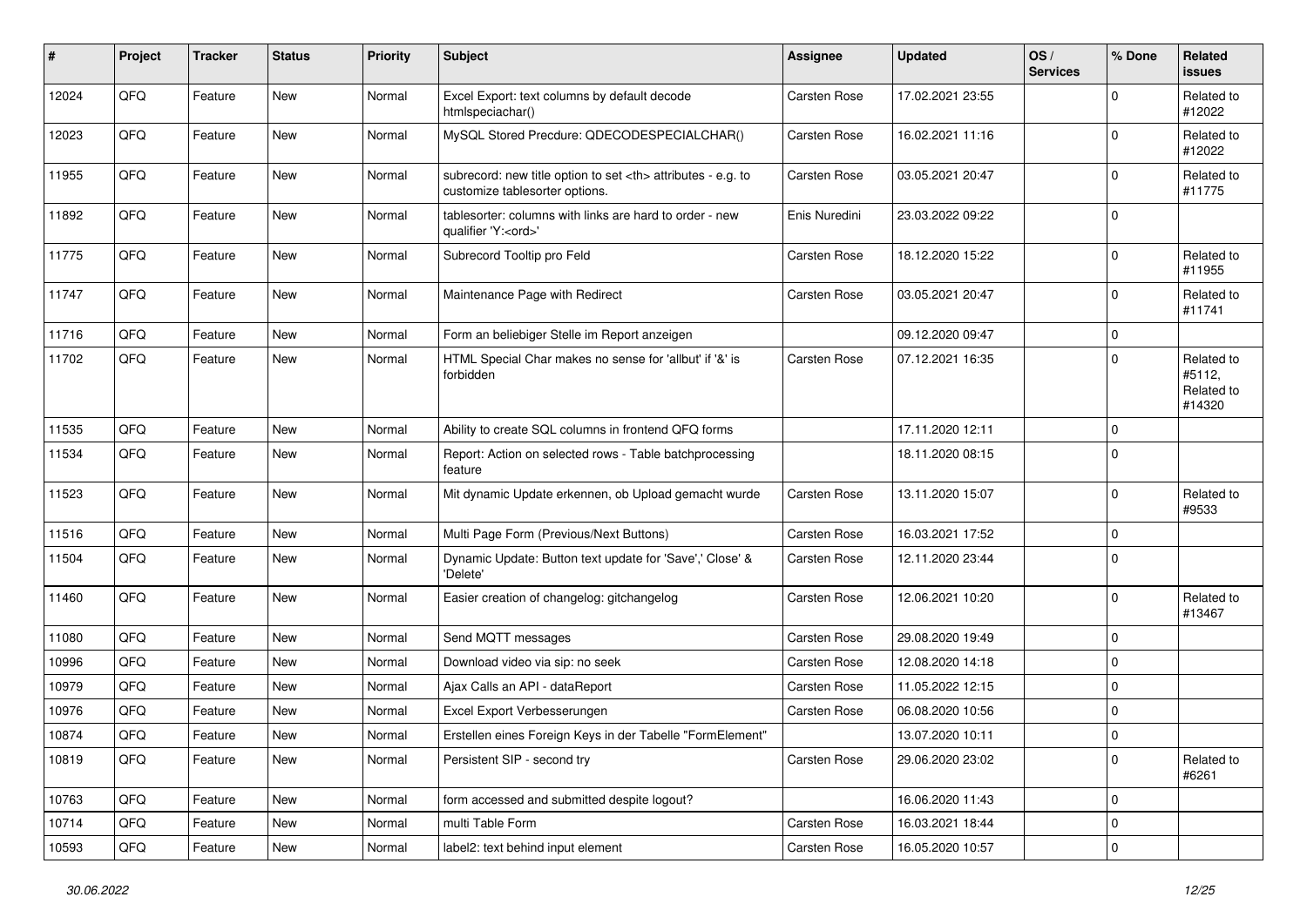| #     | Project | <b>Tracker</b> | <b>Status</b> | <b>Priority</b> | <b>Subject</b>                                                                                                                        | <b>Assignee</b> | <b>Updated</b>   | OS/<br><b>Services</b> | % Done      | Related<br><b>issues</b>                                             |
|-------|---------|----------------|---------------|-----------------|---------------------------------------------------------------------------------------------------------------------------------------|-----------------|------------------|------------------------|-------------|----------------------------------------------------------------------|
| 10463 | QFQ     | Feature        | New           | Normal          | Report link: expliztes setzen von HTML Tags (Bedarf fuer<br>'data-selenium' & 'id')                                                   | Enis Nuredini   | 23.03.2022 09:23 |                        | 0           | Related to<br>#7648                                                  |
| 10384 | QFQ     | Feature        | New           | Normal          | Parameter Exchange QFQ Instances                                                                                                      |                 | 07.05.2020 09:38 |                        | $\mathbf 0$ |                                                                      |
| 10345 | QFQ     | Feature        | New           | Normal          | Templates - Patterns QFQ Style                                                                                                        |                 | 03.05.2021 21:01 |                        | $\mathbf 0$ | Related to<br>#10713                                                 |
| 10119 | QFQ     | Feature        | New           | Normal          | Dropdown (selectlist) & TypeAhead: format and catagorize<br>list                                                                      | Carsten Rose    | 07.05.2020 09:36 |                        | $\Omega$    |                                                                      |
| 10115 | QFQ     | Feature        | <b>New</b>    | Normal          | TypeAhead: static list                                                                                                                | Carsten Rose    | 26.02.2020 16:42 |                        | 100         |                                                                      |
| 10080 | QFQ     | Feature        | New           | Normal          | Popup on 'save' / 'close': configure dialog (answer<br>yes/no/cancle/)                                                                | Carsten Rose    | 28.03.2021 20:52 |                        | $\Omega$    | Is duplicate<br>of #12262                                            |
| 10014 | QFQ     | Feature        | <b>New</b>    | Normal          | Manual.rst: describe behaviour and process order of<br>fillStoreVar, slaveld, sqlBefore,                                              | Carsten Rose    | 01.02.2020 22:31 |                        | $\Omega$    |                                                                      |
| 9983  | QFQ     | Feature        | <b>New</b>    | Normal          | Report Notation: new keyword 'range'                                                                                                  | Carsten Rose    | 01.02.2020 15:55 |                        | $\mathbf 0$ |                                                                      |
| 9927  | QFQ     | Feature        | New           | Normal          | QFQ Update: a) Update nur machen wenn BE User<br>eingeloggt ist., b) Bei Fehler genaue Meldung welcher<br>Updateschritt Probleme hat. | Carsten Rose    | 22.01.2020 12:59 |                        | $\Omega$    |                                                                      |
| 9853  | QFQ     | Feature        | <b>New</b>    | Normal          | Check das SQL / QFQ / Mail Logfile geschrieben wird                                                                                   |                 | 09.01.2020 11:15 |                        | $\Omega$    |                                                                      |
| 9811  | QFQ     | Feature        | New           | Normal          | Report: tag every n'th row                                                                                                            | Carsten Rose    | 01.02.2020 23:22 |                        | $\mathbf 0$ |                                                                      |
| 9781  | QFQ     | Feature        | <b>New</b>    | Normal          | Button: CSS class to make buttons smaller                                                                                             | Carsten Rose    | 01.02.2020 23:22 |                        | $\Omega$    |                                                                      |
| 9777  | QFQ     | Feature        | New           | Normal          | Logging QFQ Variables                                                                                                                 | Carsten Rose    | 16.12.2019 17:17 |                        | $\mathbf 0$ |                                                                      |
| 9707  | QFQ     | Feature        | New           | Normal          | SIP security: encode pageld and check pageld on decode                                                                                | Carsten Rose    | 01.02.2020 23:22 |                        | $\mathbf 0$ |                                                                      |
| 9706  | QFQ     | Feature        | New           | Normal          | Multi File Upload (hidden template group)                                                                                             | Carsten Rose    | 01.02.2020 23:22 |                        | $\Omega$    | Related to<br>#7521,<br>Related to<br>#5562,<br>Related to<br>#13330 |
| 9602  | QFQ     | Feature        | New           | Normal          | Form definition as JSON                                                                                                               | Carsten Rose    | 01.02.2020 23:21 |                        | $\Omega$    | Related to<br>#9600                                                  |
| 9537  | QFQ     | Feature        | New           | Normal          | FormEditor: Edit fieldset in FrontEnd                                                                                                 | Carsten Rose    | 01.02.2020 23:22 |                        | $\Omega$    |                                                                      |
| 9352  | QFQ     | Feature        | New           | Normal          | FE 'Native' fire slaveld, sqlAfter, sqlIns                                                                                            | Carsten Rose    | 01.02.2020 23:22 |                        | $\mathbf 0$ |                                                                      |
| 9348  | QFQ     | Feature        | <b>New</b>    | Normal          | defaultThumbnailSize: pre render thumbnails                                                                                           | Carsten Rose    | 12.06.2021 09:05 |                        | $\mathbf 0$ |                                                                      |
| 9221  | QFQ     | Feature        | New           | Normal          | typeAhead: Zeichenlimite ausschalten                                                                                                  | Carsten Rose    | 29.06.2022 22:36 |                        | 0           |                                                                      |
| 9208  | QFQ     | Feature        | New           | Normal          | Manage 'recent' records                                                                                                               | Carsten Rose    | 01.02.2020 23:22 |                        | 0           |                                                                      |
| 9136  | QFQ     | Feature        | New           | Normal          | Create ZIP files with dynamic PDFs                                                                                                    | Carsten Rose    | 01.02.2020 23:22 |                        | 0           |                                                                      |
| 9129  | QFQ     | Feature        | New           | Normal          | sqlValidate: Message as notification, not as error                                                                                    | Carsten Rose    | 01.02.2020 23:22 |                        | 0           | Related to<br>#9128                                                  |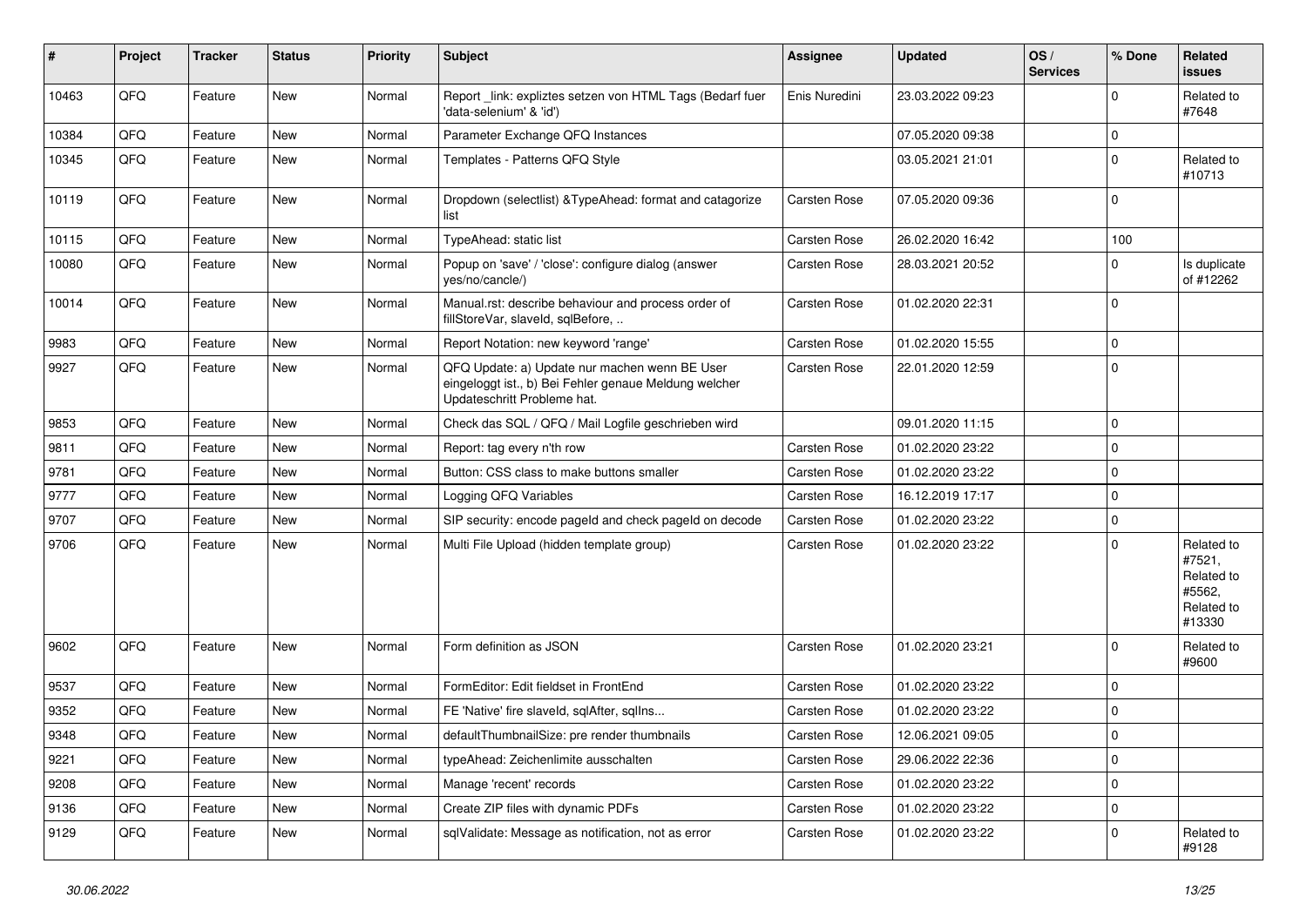| #    | Project | <b>Tracker</b> | <b>Status</b> | <b>Priority</b> | <b>Subject</b>                                                                                         | <b>Assignee</b> | <b>Updated</b>   | OS/<br><b>Services</b> | % Done                  | Related<br>issues    |
|------|---------|----------------|---------------|-----------------|--------------------------------------------------------------------------------------------------------|-----------------|------------------|------------------------|-------------------------|----------------------|
| 9128 | QFQ     | Feature        | <b>New</b>    | Normal          | Error Message: not replaced variables- a) replace back to<br>'{{', b) underline                        | Carsten Rose    | 01.02.2020 23:22 |                        | 0                       | Related to<br>#9129  |
| 8975 | QFQ     | Feature        | New           | Normal          | Report Notation: 2.0                                                                                   | Carsten Rose    | 01.02.2020 23:22 |                        | $\mathbf 0$             | Related to<br>#8963  |
| 8806 | QFQ     | Feature        | <b>New</b>    | Normal          | SQL Function nl2br                                                                                     | Carsten Rose    | 01.02.2020 23:22 |                        | $\mathbf 0$             |                      |
| 8719 | QFQ     | Feature        | New           | Normal          | extraButtonLock: add support for 0/1                                                                   | Carsten Rose    | 01.02.2020 23:22 |                        | $\mathbf 0$             |                      |
| 8702 | QFQ     | Feature        | New           | Normal          | Load Record which is locked: missing user info                                                         | Carsten Rose    | 11.12.2019 16:16 |                        | $\mathbf 0$             | Related to<br>#9789  |
| 8336 | QFQ     | Feature        | New           | Normal          | Form > modified > Close New: a) Optional disable popup, b)<br>custom text, c) mode on save: close stay | Carsten Rose    | 01.02.2020 23:22 |                        | 0                       | Related to<br>#8335  |
| 8217 | QFQ     | Feature        | New           | Normal          | if-elseif-else construct                                                                               | Carsten Rose    | 16.03.2021 18:41 |                        | 0                       | Related to<br>#10716 |
| 8187 | QFQ     | Feature        | New           | Normal          | Subrecord: enable/hide new button - make new/edit/delete<br>customizeable.                             | Carsten Rose    | 06.03.2021 18:44 |                        | $\mathbf 0$             | Related to<br>#11326 |
| 8089 | QFQ     | Feature        | <b>New</b>    | Normal          | Copy/Paste for FormElements                                                                            | Carsten Rose    | 01.02.2020 23:22 |                        | 0                       |                      |
| 7924 | QFQ     | Feature        | New           | Normal          | Radio/Checkbox with Tooltip                                                                            | Carsten Rose    | 01.02.2020 23:22 |                        | $\mathbf 0$             |                      |
| 7920 | QFQ     | Feature        | New           | Normal          | FE: Syntax Highlight, Zeinlenumbruch                                                                   | Carsten Rose    | 01.02.2020 10:03 |                        | $\mathbf 0$             |                      |
| 7812 | QFQ     | Feature        | New           | Normal          | FE 'Subrecord' - new option 'subrecordShowFilter',<br>'subrecordPaging'                                | Carsten Rose    | 01.02.2020 23:22 |                        | 0                       |                      |
| 7683 | QFQ     | Feature        | <b>New</b>    | Normal          | Special column names in '{{ SELECT  AS _link }}' should<br>be detected                                 | Carsten Rose    | 01.02.2020 23:21 |                        | $\mathbf 0$             |                      |
| 7681 | QFQ     | Feature        | New           | Normal          | Optional switch off 'check for modified record'                                                        | Carsten Rose    | 01.02.2020 23:21 |                        | $\pmb{0}$               |                      |
| 7660 | QFQ     | Feature        | New           | Normal          | IMAP: import mails to DB, move / delete mails                                                          | Carsten Rose    | 01.02.2020 09:52 |                        | 0                       |                      |
| 7521 | QFQ     | Feature        | New           | Normal          | TemplateGroup: fe.type=upload                                                                          | Carsten Rose    | 01.02.2020 23:21 |                        | $\mathbf 0$             | Related to<br>#9706  |
| 7520 | QFQ     | Feature        | New           | Normal          | QR Code:  AS _qr ( AS _link)                                                                           | Carsten Rose    | 01.02.2020 23:22 |                        | $\mathbf 0$             |                      |
| 7519 | QFQ     | Feature        | New           | Normal          | Select: Multi                                                                                          | Carsten Rose    | 01.02.2020 23:22 |                        | $\Omega$                |                      |
| 7481 | QFQ     | Feature        | New           | Normal          | Detect 'BaseUrl' automatically                                                                         | Carsten Rose    | 01.02.2020 23:21 |                        | $\mathbf 0$             |                      |
| 7480 | QFQ     | Feature        | New           | Normal          | Record History (Undo / Redo)                                                                           | Carsten Rose    | 11.12.2019 16:16 |                        | $\mathbf 0$             | Related to<br>#2361  |
| 7342 | QFQ     | Feature        | New           | Normal          | add content = hide_this                                                                                | Carsten Rose    | 01.02.2020 23:21 |                        | $\pmb{0}$               |                      |
| 7280 | QFQ     | Feature        | New           | Normal          | recently used table                                                                                    | Carsten Rose    | 01.02.2020 23:21 |                        | $\mathbf 0$             |                      |
| 7239 | QFQ     | Feature        | New           | Normal          | TinyMCE: html tag whitelist                                                                            | Carsten Rose    | 01.02.2020 23:21 |                        | $\mathbf 0$             | Related to<br>#14320 |
| 7175 | QFQ     | Feature        | New           | Normal          | Upload: md5 hash as filename                                                                           | Carsten Rose    | 01.02.2020 23:21 |                        | $\mathbf 0$             |                      |
| 7119 | QFQ     | Feature        | New           | Normal          | Upload: scaleDownWidth, scaleDownHeight                                                                | Carsten Rose    | 01.02.2020 23:21 |                        | $\overline{\mathbf{0}}$ |                      |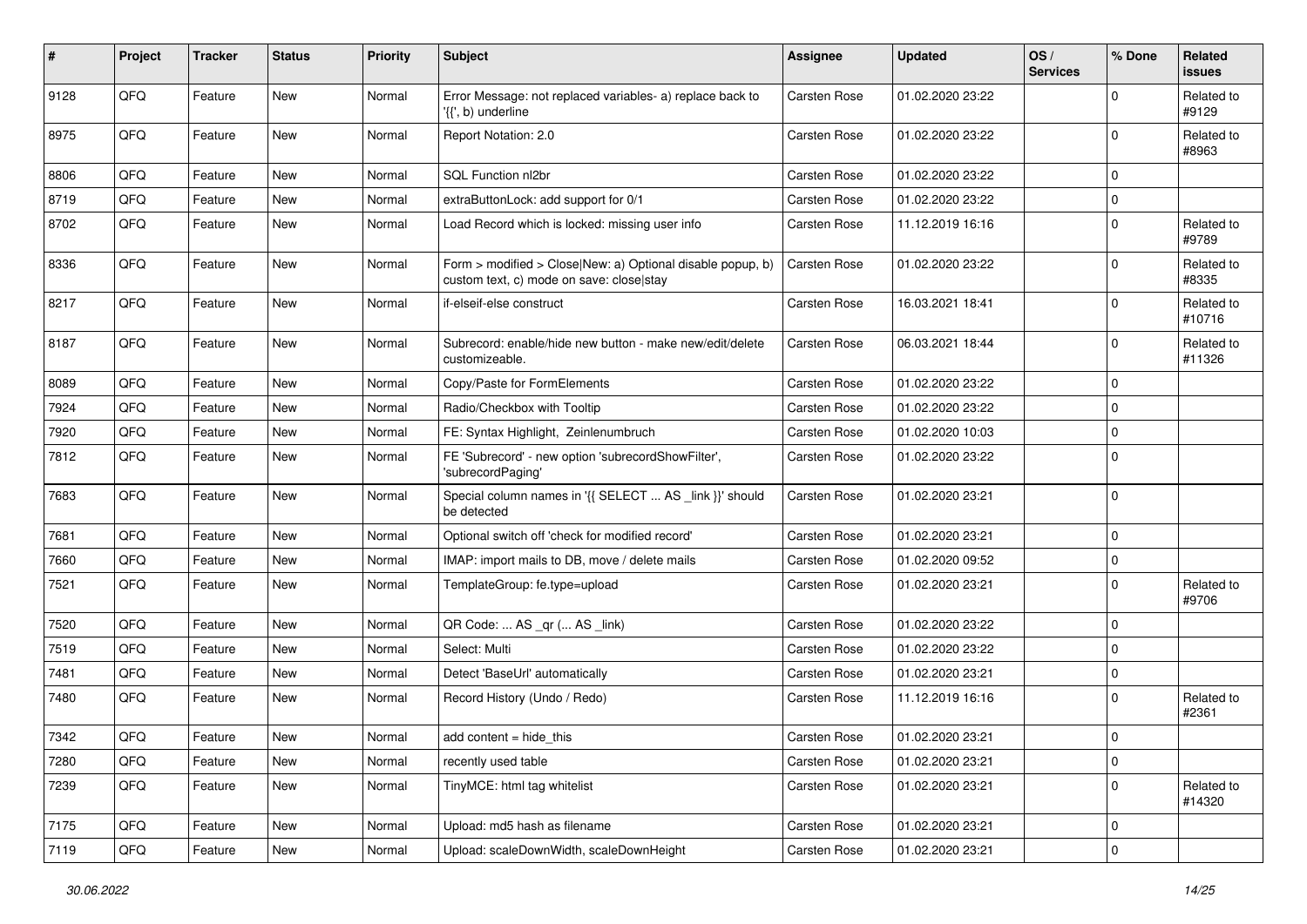| #    | Project | <b>Tracker</b> | <b>Status</b> | <b>Priority</b> | <b>Subject</b>                                                                                                             | <b>Assignee</b> | <b>Updated</b>   | OS/<br><b>Services</b> | % Done      | Related<br>issues                           |
|------|---------|----------------|---------------|-----------------|----------------------------------------------------------------------------------------------------------------------------|-----------------|------------------|------------------------|-------------|---------------------------------------------|
| 7109 | QFQ     | Feature        | New           | Normal          | Dynamic Updates: row/element hide                                                                                          | Carsten Rose    | 01.02.2020 23:22 |                        | 0           | Has duplicate<br>#4081                      |
| 7102 | QFQ     | Feature        | <b>New</b>    | Normal          | Comment sign in report: '#' and '--'                                                                                       | Carsten Rose    | 01.02.2020 23:21 |                        | $\mathbf 0$ |                                             |
| 7099 | QFQ     | Feature        | <b>New</b>    | Normal          | Redesign FormEditor                                                                                                        | Carsten Rose    | 01.02.2020 23:21 |                        | 0           |                                             |
| 6855 | QFQ     | Feature        | New           | Normal          | With {{feUser:U}}!={{feUser:T}}: Save / Delete: only possible<br>with {{feUserSave:U}}='yes' and '{{feUserDelete:U}}='yes' | Carsten Rose    | 01.02.2020 23:21 |                        | $\mathbf 0$ |                                             |
| 6765 | QFQ     | Feature        | <b>New</b>    | Normal          | Moeglichkeit via QFQ eigene Logs zu schreiben                                                                              | Carsten Rose    | 01.02.2020 23:21 |                        | 0           |                                             |
| 6723 | QFQ     | Feature        | <b>New</b>    | Normal          | Report QFQ Installation and Version                                                                                        | Carsten Rose    | 12.06.2021 09:07 |                        | 0           |                                             |
| 6609 | QFQ     | Feature        | <b>New</b>    | Normal          | Formlet: JSON API erweitern                                                                                                | Carsten Rose    | 01.02.2020 23:21 |                        | 50          |                                             |
| 6602 | QFQ     | Feature        | <b>New</b>    | Normal          | Formlet: in Report auf Mausklick ein mini-form oeffnen                                                                     | Carsten Rose    | 11.12.2019 16:16 |                        | 0           |                                             |
| 6594 | QFQ     | Feature        | New           | Normal          | Excel: on download, check if there is a valid sip                                                                          | Carsten Rose    | 01.02.2020 23:21 |                        | $\pmb{0}$   |                                             |
| 6437 | QFQ     | Feature        | <b>New</b>    | Normal          | Neuer Mode Button bei FormElementen                                                                                        | Carsten Rose    | 01.02.2020 23:21 |                        | $\Omega$    | Related to<br>#9668.<br>Blocked by<br>#9678 |
| 6292 | QFQ     | Feature        | <b>New</b>    | Normal          | Download: File speichern mit Hash aber original Filename in<br>der Datenbank vermerken fuer Downloads                      | Carsten Rose    | 01.02.2020 23:21 |                        | $\Omega$    |                                             |
| 6289 | QFQ     | Feature        | New           | Normal          | Form: Log                                                                                                                  | Carsten Rose    | 01.02.2020 23:21 |                        | $\pmb{0}$   |                                             |
| 6261 | QFQ     | Feature        | New           | Normal          | Persistent SIP                                                                                                             | Carsten Rose    | 12.06.2021 09:07 |                        | $\mathbf 0$ | Related to<br>#10819                        |
| 5782 | QFQ     | Feature        | New           | Normal          | NextCloud API                                                                                                              | Carsten Rose    | 01.02.2020 10:02 |                        | 0           |                                             |
| 5345 | QFQ     | Feature        | New           | Normal          | Report: UPDATE / INSERT / DELETE statements should<br>trigger subqueries, depending on the result.                         | Carsten Rose    | 27.05.2020 16:11 |                        | $\mathbf 0$ |                                             |
| 5131 | QFQ     | Feature        | <b>New</b>    | Normal          | Activate Spin Gear ('wait/busy' indicator) via LINK attribute                                                              | Carsten Rose    | 01.02.2020 23:21 |                        | $\mathbf 0$ |                                             |
| 4413 | QFQ     | Feature        | <b>New</b>    | Normal          | fieldset: show/hidden, modeSql, dynamicUpdate                                                                              | Carsten Rose    | 09.02.2022 15:19 |                        | $\mathbf 0$ |                                             |
| 4250 | QFQ     | Feature        | <b>New</b>    | Normal          | AutoCron in QFQ via PHP                                                                                                    | Carsten Rose    | 01.02.2020 23:21 |                        | $\mathbf 0$ | Related to<br>#3292,<br>Related to<br>#3291 |
| 4082 | QFQ     | Feature        | <b>New</b>    | Normal          | Dynamic Update: modeSql - useful default                                                                                   | Carsten Rose    | 01.02.2020 23:22 |                        | $\mathbf 0$ |                                             |
| 4050 | QFQ     | Feature        | New           | Normal          | sql.log: 1) FormElement ID which causes a specific action,<br>2) Result in the same row.                                   | Carsten Rose    | 15.04.2020 11:35 |                        | $\Omega$    | Related to<br>#5458                         |
| 4023 | QFQ     | Feature        | New           | Normal          | prepared statements - FE action: salveld, sqllnsert,<br>sqlUpdate, sqlDelete, sqlBefore, sqlAfter                          | Carsten Rose    | 11.12.2019 16:15 |                        | $\mathbf 0$ |                                             |
| 4018 | QFQ     | Feature        | New           | Normal          | typeahead: long query parameter / answer triggers 'Attack<br>detected' and purges current SIP storage.                     | Carsten Rose    | 29.06.2022 22:46 |                        | $\mathbf 0$ | Related to<br>#9077                         |
| 3864 | QFG     | Feature        | New           | Normal          | Encrypt / decrypt field                                                                                                    | Carsten Rose    | 08.03.2021 18:08 |                        | $\pmb{0}$   |                                             |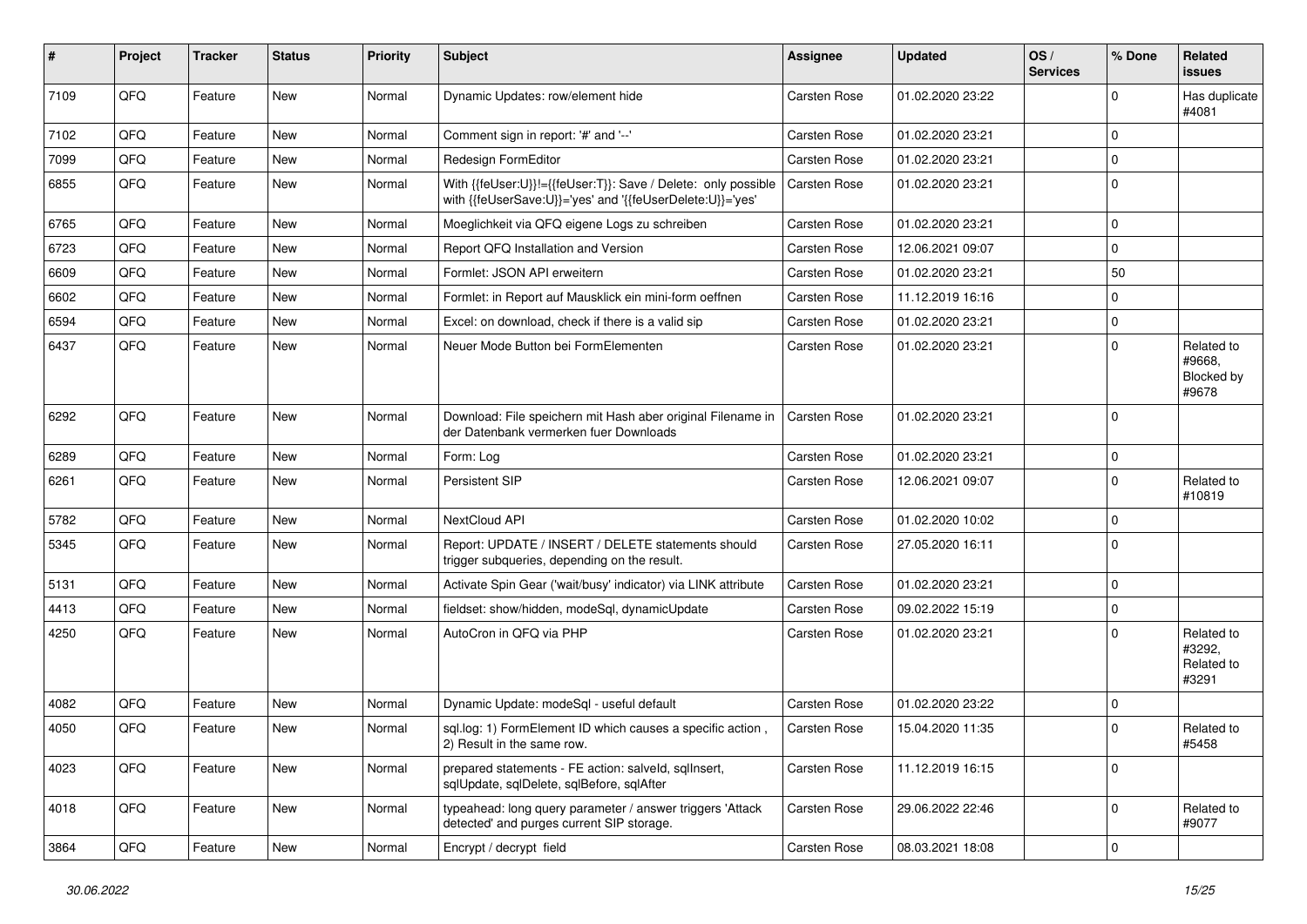| $\vert$ # | Project | <b>Tracker</b> | <b>Status</b> | <b>Priority</b> | <b>Subject</b>                                                                                                                        | Assignee            | <b>Updated</b>   | OS/<br><b>Services</b> | % Done       | <b>Related</b><br><b>issues</b>                                        |
|-----------|---------|----------------|---------------|-----------------|---------------------------------------------------------------------------------------------------------------------------------------|---------------------|------------------|------------------------|--------------|------------------------------------------------------------------------|
| 3504      | QFQ     | Feature        | <b>New</b>    | Normal          | Logging: welche Action FEs werden wann wie ausgefuehrt                                                                                | <b>Carsten Rose</b> | 01.02.2020 23:21 |                        | $\Omega$     | Related to<br>#5458.<br>Related to<br>#4092                            |
| 3432      | QFQ     | Feature        | New           | Normal          | subrecord: dynamicUpdate                                                                                                              | Carsten Rose        | 11.06.2020 21:10 |                        | 0            | Related to<br>#5691                                                    |
| 2361      | QFQ     | Feature        | New           | Normal          | Logging wer/wann/wo welches Formular aufgerufen hat                                                                                   | Carsten Rose        | 11.12.2019 16:15 |                        | $\mathbf{0}$ | Related to<br>#4432,<br>Related to<br>#7480                            |
| 14187     | QFQ     | Feature        | <b>New</b>    | High            | qfq.log: show current URL                                                                                                             | Carsten Rose        | 28.05.2022 11:02 |                        | $\Omega$     | Related to<br>#13933,<br>Related to<br>#12532,<br>Related to<br>#11893 |
| 13757     | QFQ     | Feature        | <b>New</b>    | High            | QR / Bar-Code Plugin                                                                                                                  | Enis Nuredini       | 19.03.2022 17:43 |                        | $\mathbf{0}$ |                                                                        |
| 12544     | QFQ     | Feature        | New           | High            | a) ' AS _link' new also as ' AS _format', b) sortierung via<br>'display: none;', c) ' format' benoeitgt nicht zwingend<br>u/U/p/m/z/d | Carsten Rose        | 14.12.2021 16:03 |                        | $\Omega$     |                                                                        |
| 12532     | QFQ     | Feature        | New           | High            | SIP-Parameter bei Seitenaufruf in Browser-Console<br>anzeigen                                                                         | Carsten Rose        | 07.12.2021 17:19 |                        | $\Omega$     | Related to<br>#11893.<br>Related to<br>#14187                          |
| 12186     | QFQ     | Feature        | <b>New</b>    | High            | TinyMCE Config für Objekte                                                                                                            | <b>Carsten Rose</b> | 07.12.2021 17:19 |                        | $\Omega$     | <b>Blocks</b><br>#12632                                                |
| 11893     | QFQ     | Feature        | New           | High            | Broken SIP: a) only report one time, b) only report in main<br>column                                                                 | Carsten Rose        | 12.05.2021 12:13 |                        | $\Omega$     | Related to<br>#12532,<br>Related to<br>#14187                          |
| 10114     | QFQ     | Feature        | <b>New</b>    | High            | Symbol (Link): 'G:' (Glyphicon) replaced by 'i:' (icon)                                                                               |                     | 07.12.2021 17:19 |                        | $\Omega$     | Related to<br>#3797.<br>Related to<br>#4194                            |
| 8962      | QFQ     | Feature        | <b>New</b>    | High            | allow for form fields with identical names                                                                                            | <b>Carsten Rose</b> | 03.05.2021 21:14 |                        | $\mathbf{0}$ |                                                                        |
| 7850      | QFQ     | Feature        | <b>New</b>    | High            | Upload records: non 'pathFileName' column                                                                                             | Carsten Rose        | 03.05.2021 21:14 |                        | $\mathbf 0$  |                                                                        |
| 5715      | QFQ     | Feature        | <b>New</b>    | High            | PDF Caching                                                                                                                           | Carsten Rose        | 03.05.2021 21:14 |                        | $\mathbf{0}$ | Related to<br>#5851,<br>Related to<br>#6357                            |
| 3727      | QFQ     | Feature        | New           | High            | Security: Session Hijacking erschweren                                                                                                | Carsten Rose        | 03.05.2021 21:14 |                        | $\mathbf 0$  |                                                                        |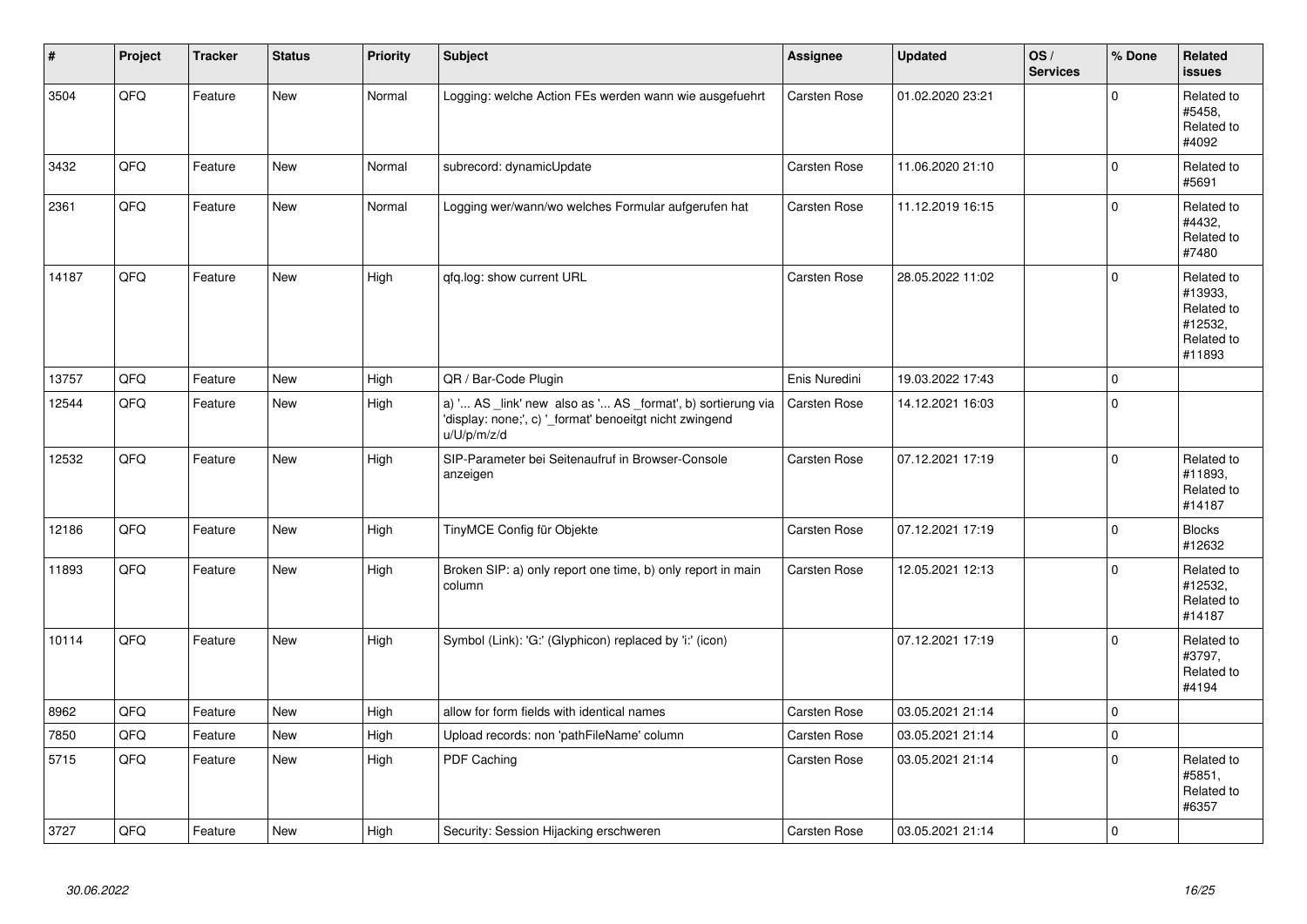| #     | Project        | <b>Tracker</b> | <b>Status</b> | <b>Priority</b> | Subject                                                                                             | <b>Assignee</b> | <b>Updated</b>   | OS/<br><b>Services</b> | % Done      | Related<br><b>issues</b>                                               |
|-------|----------------|----------------|---------------|-----------------|-----------------------------------------------------------------------------------------------------|-----------------|------------------|------------------------|-------------|------------------------------------------------------------------------|
| 11850 | QFQ            | Feature        | <b>New</b>    | Urgent          | Wizard Form: basierend auf einer Tabelle eine Form<br>anlegen.                                      |                 | 03.05.2021 21:12 |                        | $\mathbf 0$ | Blocked by<br>#8082                                                    |
| 14371 | QFQ            | Feature        | Priorize      | Normal          | <b>LDAP via REPORT</b>                                                                              | Carsten Rose    | 19.06.2022 16:37 |                        | $\mathbf 0$ |                                                                        |
| 14290 | QFQ            | Feature        | Priorize      | Normal          | FormEditor: Show Table Definition                                                                   | Carsten Rose    | 19.06.2022 16:37 |                        | $\mathbf 0$ |                                                                        |
| 13900 | QFQ            | Feature        | Priorize      | Normal          | Selenium: Check das Cookie/PDF funktioniert                                                         | Enis Nuredini   | 25.03.2022 12:45 |                        | 0           |                                                                        |
| 12504 | QFQ            | Feature        | Priorize      | Normal          | sql.log: report fe.id                                                                               | Carsten Rose    | 05.05.2021 22:09 |                        | $\mathbf 0$ |                                                                        |
| 12503 | QFQ            | Feature        | Priorize      | Normal          | Detect dangerous UPDATE statement with missing WHERE                                                | Carsten Rose    | 05.05.2021 22:09 |                        | $\mathbf 0$ |                                                                        |
| 12452 | QFQ            | Feature        | Priorize      | Normal          | BaseURL: alsways with '/' at the end                                                                | Carsten Rose    | 19.06.2022 13:45 |                        | $\mathbf 0$ | Related to<br>#10782                                                   |
| 11320 | QFQ            | Feature        | Priorize      | Normal          | Typo3 Version 10 support                                                                            | Carsten Rose    | 05.05.2021 22:09 |                        | $\mathbf 0$ |                                                                        |
| 10569 | QFQ            | Feature        | Priorize      | Normal          | link blank more safe                                                                                | Enis Nuredini   | 25.03.2022 12:44 |                        | $\mathbf 0$ |                                                                        |
| 10015 | QFQ            | Feature        | Priorize      | Normal          | Monospace in Textarea                                                                               | Carsten Rose    | 03.02.2020 13:40 |                        | $\mathbf 0$ |                                                                        |
| 10012 | QFQ            | Feature        | Priorize      | Normal          | redirectAllMailTo: {{beEmail:T}}                                                                    | Carsten Rose    | 08.05.2021 09:54 |                        | $\mathbf 0$ | Related to<br>#12412,<br>Related to<br>#12413,<br>Related to<br>#10011 |
| 10011 | QFQ            | Feature        | Priorize      | Normal          | Offer new STORE_TYPO3 Variable 'beUser', 'beEmail'                                                  | Carsten Rose    | 08.05.2021 09:51 |                        | $\mathbf 0$ | Related to<br>#10012,<br>Related to<br>#12511                          |
| 10005 | QFQ            | Feature        | Priorize      | Normal          | Report / special column name:  AS _calendar                                                         | Carsten Rose    | 03.06.2020 17:28 |                        | $\mathbf 0$ |                                                                        |
| 10003 | QFQ            | Feature        | Priorize      | Normal          | fieldset: stronger visualize group                                                                  | Benjamin Baer   | 12.02.2020 08:13 |                        | $\mathbf 0$ |                                                                        |
| 9968  | QFQ            | Feature        | Priorize      | Normal          | Tooltip in Links for Developer                                                                      | Carsten Rose    | 01.02.2020 23:17 |                        | $\mathbf 0$ |                                                                        |
| 9928  | QFQ            | Feature        | Priorize      | Normal          | SpecialColumnName: a) Deprecated: ' AS "_+tag " ', b)<br>New: ' AS "_ <tag1><tag2>" '</tag2></tag1> | Carsten Rose    | 01.02.2020 23:17 |                        | $\mathbf 0$ | Related to<br>#9929                                                    |
| 9900  | QFQ            | Feature        | Priorize      | Normal          | Generic API Call: tt-content record >> JSON                                                         | Carsten Rose    | 01.02.2020 10:13 |                        | $\mathbf 0$ |                                                                        |
| 9668  | QFQ            | Feature        | Priorize      | Normal          | Form.mode: rename 'hidden' to 'hide'                                                                | Carsten Rose    | 05.05.2021 22:14 |                        | 0           | Related to<br>#6437                                                    |
| 9394  | QFQ            | Feature        | Priorize      | Normal          | REST: allow for non numerical ids in get requests                                                   | Carsten Rose    | 05.05.2021 22:10 |                        | $\mathbf 0$ |                                                                        |
| 9346  | QFQ            | Feature        | Priorize      | Normal          | beforeSave: check if an upload is given                                                             | Carsten Rose    | 11.06.2021 21:18 |                        | 0           |                                                                        |
| 9135  | QFQ            | Feature        | Priorize      | Normal          | Progress Bar generic / replace old hourglass download<br>popup                                      | Benjamin Baer   | 03.01.2022 07:43 |                        | $\mathbf 0$ |                                                                        |
| 8963  | QFQ            | Feature        | Priorize      | Normal          | Setting values in a store: flexible way                                                             | Carsten Rose    | 05.05.2021 22:10 |                        | $\mathbf 0$ | Related to<br>#8975                                                    |
| 8585  | $\mathsf{QFQ}$ | Feature        | Priorize      | Normal          | Enhance Error message for 'unknown form'                                                            | Carsten Rose    | 01.02.2020 10:13 |                        | $\pmb{0}$   |                                                                        |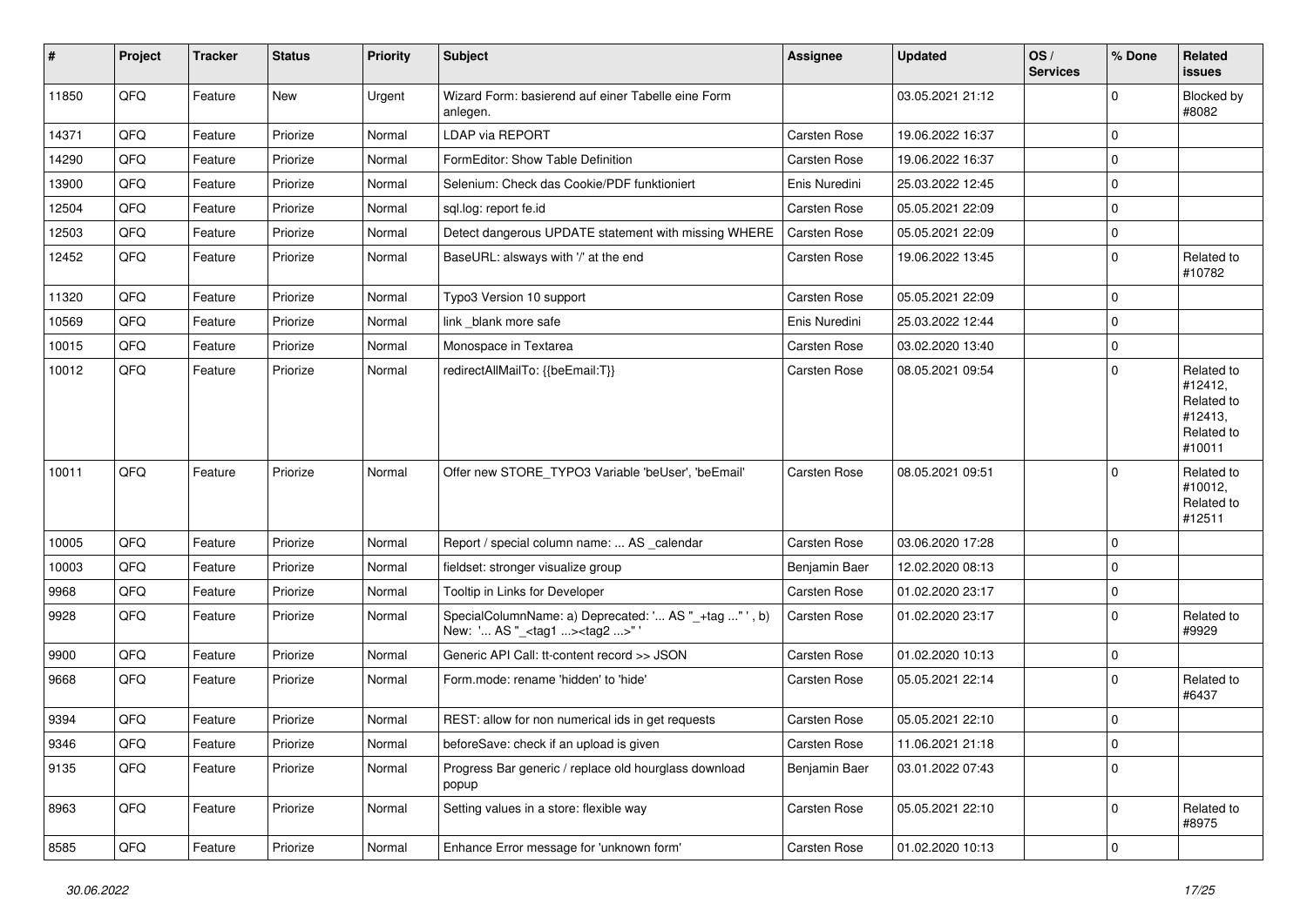| #    | Project | <b>Tracker</b> | <b>Status</b> | <b>Priority</b> | <b>Subject</b>                                                            | <b>Assignee</b> | <b>Updated</b>   | OS/<br><b>Services</b> | % Done      | Related<br><b>issues</b>                        |
|------|---------|----------------|---------------|-----------------|---------------------------------------------------------------------------|-----------------|------------------|------------------------|-------------|-------------------------------------------------|
| 8584 | QFQ     | Feature        | Priorize      | Normal          | FE 'Action' - never assign to Container (except Template<br>Group)        | Carsten Rose    | 01.02.2020 10:13 |                        | $\Omega$    |                                                 |
| 8277 | QFQ     | Feature        | Priorize      | Normal          | fe.parameter.default=                                                     | Carsten Rose    | 01.02.2020 23:17 |                        | $\Omega$    | Related to<br>#8113                             |
| 8044 | QFQ     | Feature        | Priorize      | Normal          | Transaction: a) Form, b) Report                                           | Carsten Rose    | 05.05.2021 22:14 |                        | $\Omega$    | Related to<br>#8043                             |
| 8034 | QFQ     | Feature        | Priorize      | Normal          | FormElement 'data': 22.22.2222 should not be accepted                     | Carsten Rose    | 01.02.2020 10:13 |                        | $\Omega$    |                                                 |
| 7965 | QFQ     | Feature        | Priorize      | Normal          | Input type 'text' with visual format - currency                           | Benjamin Baer   | 03.01.2022 07:45 |                        | $\Omega$    |                                                 |
| 7730 | QFQ     | Feature        | Priorize      | Normal          | SELECT Box: title in between                                              | Benjamin Baer   | 01.02.2020 23:22 |                        | $\Omega$    |                                                 |
| 7630 | QFQ     | Feature        | Priorize      | Normal          | detailed error message for simple upload                                  | Carsten Rose    | 01.02.2020 10:13 |                        | $\Omega$    |                                                 |
| 7522 | QFQ     | Feature        | Priorize      | Normal          | Inserting default index.html to folder (Avoid Apache<br>Indexing)         | Carsten Rose    | 01.02.2020 10:13 |                        | $\Omega$    |                                                 |
| 7290 | QFQ     | Feature        | Priorize      | Normal          | FormEditor: title as textarea if LEN(title)>60                            | Carsten Rose    | 01.02.2020 10:13 |                        | $\mathbf 0$ | <b>Blocked by</b><br>#7682                      |
| 7217 | QFQ     | Feature        | Priorize      | Normal          | Download: notice User if `_sip=?` is missing                              | Carsten Rose    | 01.02.2020 10:13 |                        | $\Omega$    |                                                 |
| 6998 | QFQ     | Feature        | Priorize      | Normal          | Form: with debug=on show column information as tooltip of<br>column label | Carsten Rose    | 01.02.2020 10:13 |                        | $\Omega$    |                                                 |
| 6870 | QFQ     | Feature        | Priorize      | Normal          | Click on '_link' triggers an API call                                     | Benjamin Baer   | 03.01.2022 08:25 |                        | $\Omega$    |                                                 |
| 6801 | QFQ     | Feature        | Priorize      | Normal          | Fabric: Maximize / Fulllscreen                                            | Benjamin Baer   | 21.03.2022 09:56 |                        | $\Omega$    |                                                 |
| 6224 | QFQ     | Feature        | Priorize      | Normal          | Dynamic update: fade in/out fields                                        | Benjamin Baer   | 21.03.2022 09:50 |                        | $\mathbf 0$ |                                                 |
| 5942 | QFQ     | Feature        | Priorize      | Normal          | 'L' and 'type': append to links, generate via '_link' by using 'u:'       | Carsten Rose    | 01.02.2020 10:13 |                        | $\Omega$    |                                                 |
| 5562 | QFQ     | Feature        | Priorize      | Normal          | Drag'n'Drop fuer Uploads                                                  | Benjamin Baer   | 21.03.2022 09:52 |                        | $\Omega$    | Related to<br>#9706                             |
| 5366 | QFQ     | Feature        | Priorize      | Normal          | Saving with keyboard shortcuts                                            | Benjamin Baer   | 21.03.2022 09:47 |                        | $\mathbf 0$ |                                                 |
| 3867 | QFQ     | Feature        | Priorize      | Normal          | Readonly Formular: Template Groups add/delete<br>ausbeldnen               | Carsten Rose    | 05.05.2021 22:12 |                        | $\Omega$    |                                                 |
| 8204 | QFQ     | Feature        | Priorize      | High            | Position 'required mark'                                                  | Carsten Rose    | 16.06.2021 13:44 |                        | $\mathbf 0$ |                                                 |
| 8082 | QFQ     | Feature        | Priorize      | High            | Contact form without saving record                                        | Carsten Rose    | 07.12.2021 15:20 |                        | $\Omega$    | Related to<br>#8587,<br><b>Blocks</b><br>#11850 |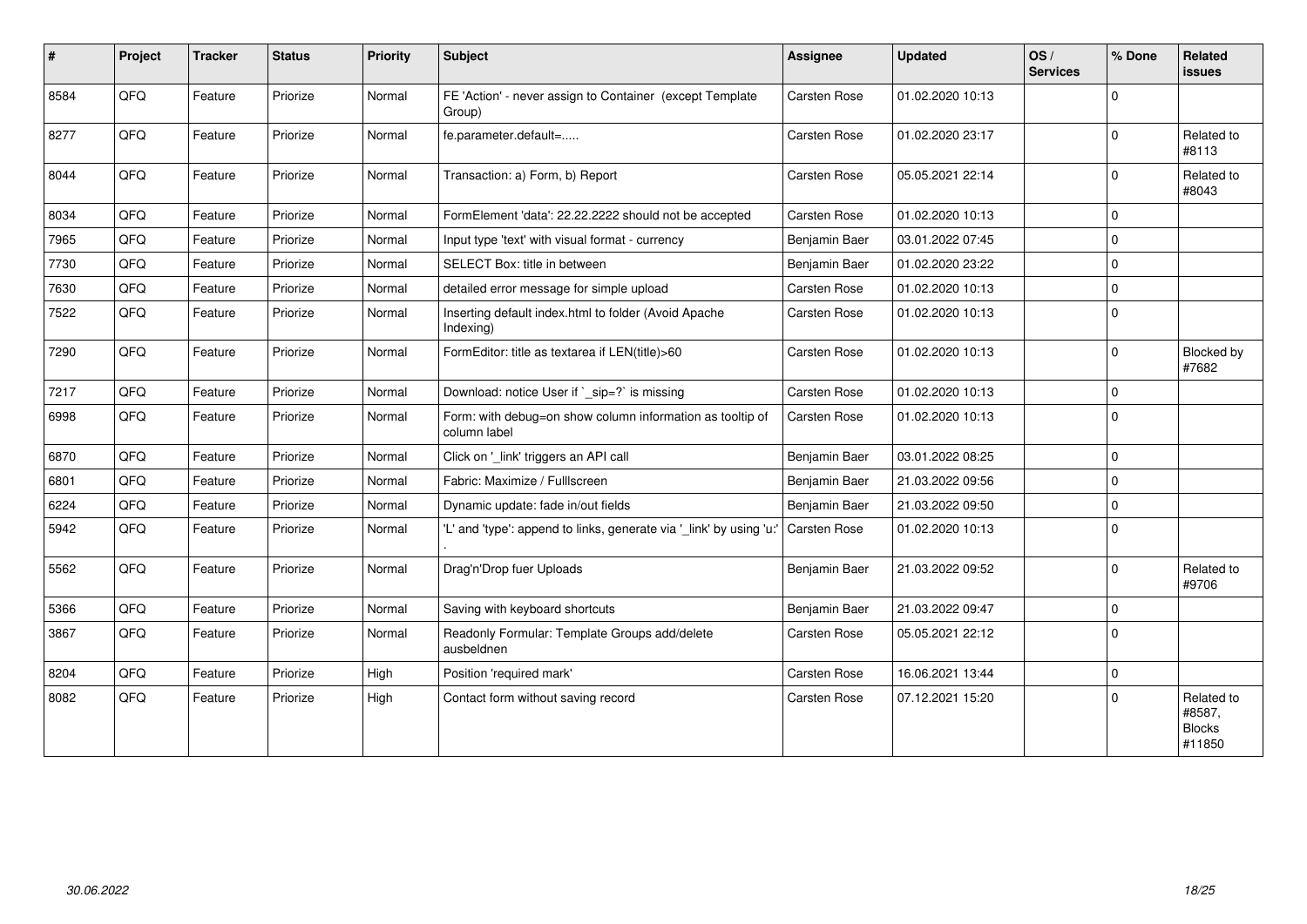| $\vert$ # | Project | <b>Tracker</b> | <b>Status</b> | <b>Priority</b> | <b>Subject</b>                                            | <b>Assignee</b> | Updated          | OS/<br><b>Services</b> | % Done      | Related<br><b>issues</b>                                                                                                                                              |
|-----------|---------|----------------|---------------|-----------------|-----------------------------------------------------------|-----------------|------------------|------------------------|-------------|-----------------------------------------------------------------------------------------------------------------------------------------------------------------------|
| 14320     | QFO     | Feature        | ToDo          | Normal          | Allow specific HTML Tags and Attributes: general, TinyMCE | Enis Nuredini   | 17.06.2022 10:44 |                        | 0           | Related to<br>#12664,<br>Related to<br>#12039,<br>Related to<br>#11702,<br>Related to<br>#7239,<br>Related to<br>#3708,<br>Related to<br>#3646,<br>Related to<br>#880 |
| 12262     | QFQ     | Feature        | ToDo          | Normal          | Form buttons on top: more customable                      | Enis Nuredini   | 17.06.2022 10:44 |                        | $\mathbf 0$ | Related to<br>#13945, Has<br>duplicate<br>#4046, Has<br>duplicate<br>#10080                                                                                           |
| 7602      | QFO     | Feature        | ToDo          | High            | Multi Select: with checkboxes                             | Benjamin Baer   | 22.03.2022 09:07 |                        | $\pmb{0}$   |                                                                                                                                                                       |
| 13330     | QFQ     | Feature        | In Progress   | Normal          | Multi Form: Upload                                        | Carsten Rose    | 07.11.2021 12:40 |                        | 50          | Related to<br>#9706                                                                                                                                                   |
| 12630     | QFO     | Feature        | In Progress   | Normal          | Input: date[time]: min / max values                       | Enis Nuredini   | 20.06.2022 18:31 |                        | $\mathbf 0$ | Related to<br>#10096,<br>Related to<br>#14302,<br>Related to<br>#14303                                                                                                |
| 12440     | QFQ     | Feature        | In Progress   | Normal          | Typo3 V10 upgrade (durchfuehren und testen)               | Carsten Rose    | 21.03.2022 09:53 |                        | 50          | Related to<br>#12357,<br>Related to<br>#12067,<br>Related to<br>#10661                                                                                                |
| 12439     | QFQ     | Feature        | In Progress   | Normal          | TinyMCE Paste from Word & Character Count/Limit           | Carsten Rose    | 05.05.2021 22:15 |                        | $\mathbf 0$ |                                                                                                                                                                       |
| 11980     | QFQ     | Feature        | In Progress   | Normal          | protected verzeichnis MUSS geschützt werden               | Carsten Rose    | 07.09.2021 13:30 |                        | $\pmb{0}$   |                                                                                                                                                                       |
| 11076     | QFQ     | Feature        | In Progress   | Normal          | SELECT  AS _websocket                                     | Carsten Rose    | 30.08.2020 17:49 |                        | $\pmb{0}$   |                                                                                                                                                                       |
| 10793     | QFQ     | Feature        | In Progress   | Normal          | Update NPM Packages                                       | Carsten Rose    | 07.09.2021 13:25 |                        | $30\,$      |                                                                                                                                                                       |
| 10443     | QFQ     | Feature        | In Progress   | Normal          | Konzept_api / _live                                       | Carsten Rose    | 07.05.2020 09:39 |                        | $\pmb{0}$   |                                                                                                                                                                       |
| 6250      | QFQ     | Feature        | In Progress   | Normal          | Enhance layout: a) Subrecord, b) Subrecord-Title          | Carsten Rose    | 01.02.2020 23:22 |                        | $\pmb{0}$   | Related to<br>#5391                                                                                                                                                   |
| 5695      | QFG     | Feature        | In Progress   | Normal          | Multiform                                                 | Carsten Rose    | 02.01.2021 18:38 |                        | $\pmb{0}$   |                                                                                                                                                                       |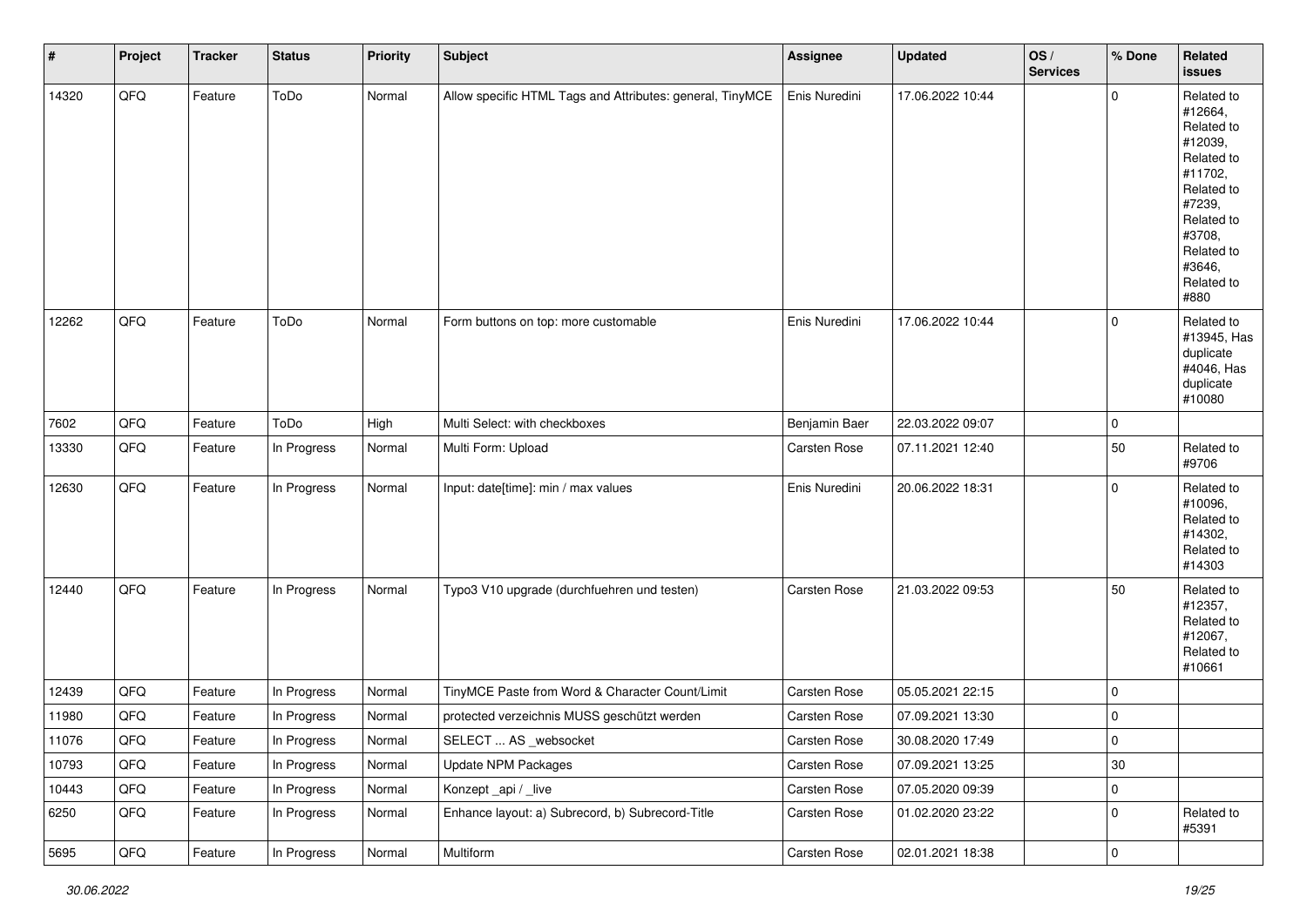| #     | Project | <b>Tracker</b> | <b>Status</b>              | <b>Priority</b> | <b>Subject</b>                                                                       | Assignee            | <b>Updated</b>   | os/<br><b>Services</b> | % Done      | Related<br><b>issues</b>                                              |
|-------|---------|----------------|----------------------------|-----------------|--------------------------------------------------------------------------------------|---------------------|------------------|------------------------|-------------|-----------------------------------------------------------------------|
| 4194  | QFQ     | Feature        | In Progress                | Normal          | Bootstrap 4 ist jetzt offiziel                                                       |                     | 03.05.2021 20:47 |                        | $\Omega$    | Related to<br>#10114                                                  |
| 9517  | QFQ     | Feature        | In Progress                | High            | Input multiple tags with typeahead                                                   | Carsten Rose        | 03.05.2021 21:14 |                        | 40          | Related to<br>#10150                                                  |
| 13566 | QFQ     | Feature        | Ready to sync<br>(develop) | Normal          | Delete config-example.gfg.php file                                                   | Carsten Rose        | 23.12.2021 09:25 |                        | $\Omega$    |                                                                       |
| 13572 | QFQ     | Feature        | Feedback                   | Normal          | Form Load: misleading error message on trying to load non<br>existent primary record | Enis Nuredini       | 16.05.2022 23:16 |                        | 100         |                                                                       |
| 12584 | QFQ     | Feature        | Feedback                   | Normal          | T3 v10 migration script: replace alias-patterns (v11)                                | Carsten Rose        | 28.05.2022 11:12 |                        | 100         |                                                                       |
| 10782 | QFQ     | Feature        | Feedback                   | Normal          | Tiny MCE: Image Upload                                                               | Enis Nuredini       | 16.05.2022 23:16 |                        | $\mathbf 0$ | Related to<br>#12452                                                  |
| 10124 | QFQ     | Feature        | Feedback                   | Normal          | qfq AAI-Login                                                                        | Karin Niffeler      | 07.05.2020 09:36 |                        | $\mathbf 0$ |                                                                       |
| 5894  | QFQ     | Feature        | Feedback                   | Normal          | Typeahead in Report: show/hide rows dynamically                                      | Carsten Rose        | 18.02.2022 08:50 |                        | $\Omega$    | Related to<br>#5893,<br>Related to<br>#5885                           |
| 9548  | QFQ     | Feature        | Feedback                   | High            | FormElement: Pattern mismatch - optional report only on<br>focus lost                | Benjamin Baer       | 03.05.2021 21:14 |                        | $\mathbf 0$ |                                                                       |
| 9052  | QFQ     | Feature        | Feedback                   | High            | Report: CodeMirror with SQL Syntax Highlight in FE                                   | Enis Nuredini       | 08.06.2022 10:25 |                        | $\mathbf 0$ |                                                                       |
| 3567  | QFQ     | Feature        | Some day<br>maybe          | Low             | 'Save', 'Close', 'New' als FormElement                                               |                     | 11.12.2019 16:02 |                        | $\Omega$    |                                                                       |
| 3537  | QFQ     | Feature        | Some day<br>maybe          | Low             | SHOW COLUMNS FROM tableName - Extend '{{!'<br>definition                             | Carsten Rose        | 11.12.2019 16:02 |                        | $\Omega$    |                                                                       |
| 3273  | QFQ     | Feature        | Some day<br>maybe          | Low             | Dirty Flag in Form                                                                   | Carsten Rose        | 11.12.2019 16:02 |                        | $\mathbf 0$ |                                                                       |
| 13608 | QFQ     | Feature        | Some day<br>maybe          | Normal          | Automatic Browser Language Redirect                                                  | Enis Nuredini       | 17.06.2022 08:35 |                        | $\Omega$    |                                                                       |
| 12611 | QFO     | Feature        | Some day<br>maybe          | Normal          | Refactoring: Bootstrap with Lazy Loading                                             | <b>Carsten Rose</b> | 08.06.2022 10:37 |                        | $\Omega$    | Related to<br>#12490,<br>Related to<br>#10013,<br>Related to<br>#7732 |
| 12337 | QFQ     | Feature        | Some day<br>maybe          | Normal          | Database.php: better caching                                                         | Carsten Rose        | 16.09.2021 15:10 |                        | $\Omega$    |                                                                       |
| 12315 | QFQ     | Feature        | Some day<br>maybe          | Normal          | Form History (Diffs) / Backups                                                       | Carsten Rose        | 16.09.2021 15:10 |                        | $\mathbf 0$ |                                                                       |
| 11323 | QFQ     | Feature        | Some day<br>maybe          | Normal          | Report Frontend Editor Modal + Codemirror                                            | Carsten Rose        | 16.09.2021 15:10 |                        | $\Omega$    | Related to<br>#11036                                                  |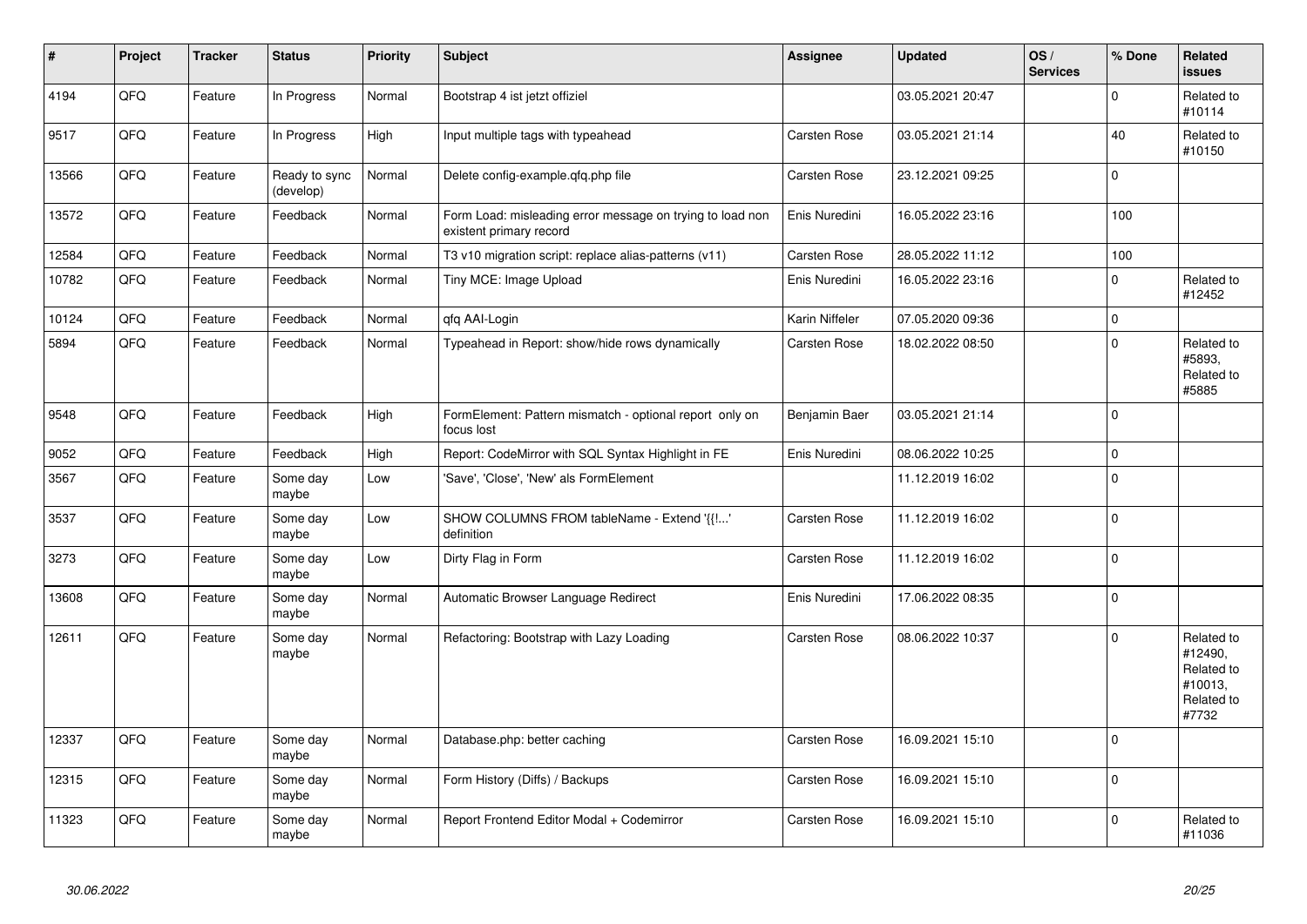| $\vert$ # | Project | <b>Tracker</b> | <b>Status</b>     | <b>Priority</b> | <b>Subject</b>                                     | Assignee      | <b>Updated</b>   | OS/<br><b>Services</b> | % Done      | Related<br><b>issues</b>                                              |
|-----------|---------|----------------|-------------------|-----------------|----------------------------------------------------|---------------|------------------|------------------------|-------------|-----------------------------------------------------------------------|
| 11322     | QFQ     | Feature        | Some day<br>maybe | Normal          | Form Element JSON - (multiline parameter field)    | Carsten Rose  | 16.09.2021 15:10 |                        | $\Omega$    |                                                                       |
| 11217     | QFQ     | Feature        | Some day<br>maybe | Normal          | <b>Extend Script Functionality</b>                 | Carsten Rose  | 16.09.2021 15:10 |                        | $\mathbf 0$ |                                                                       |
| 11036     | QFQ     | Feature        | Some day<br>maybe | Normal          | inline report editor permissions                   | Carsten Rose  | 16.09.2021 15:09 |                        | $\mathbf 0$ | Related to<br>#11323                                                  |
| 10745     | QFQ     | Feature        | Some day<br>maybe | Normal          | <b>Tablesorter Excel Export</b>                    | Carsten Rose  | 16.09.2021 15:09 |                        | $\Omega$    |                                                                       |
| 10738     | QFQ     | Feature        | Some day<br>maybe | Normal          | CORS headers for external API requests             |               | 10.06.2020 14:00 |                        | $\mathbf 0$ |                                                                       |
| 10716     | QFQ     | Feature        | Some day<br>maybe | Normal          | Business Logic mit Externen Skripten               | Carsten Rose  | 16.09.2021 15:10 |                        | $\Omega$    | Related to<br>#10713,<br>Related to<br>#8217                          |
| 10116     | QFQ     | Feature        | Some day<br>maybe | Normal          | TypeAhead: Tag - show inside 'input' element       | Carsten Rose  | 16.09.2021 15:09 |                        | $\Omega$    |                                                                       |
| 10095     | QFQ     | Feature        | Some day<br>maybe | Normal          | Generic Gitlab Integration into QFQ                | Carsten Rose  | 16.09.2021 15:10 |                        | $\mathbf 0$ |                                                                       |
| 10013     | QFQ     | Feature        | Some day<br>maybe | Normal          | FE.typ=editor: CodeMirror                          | Carsten Rose  | 08.06.2022 10:37 |                        | $\Omega$    | Related to<br>#12611,<br>Related to<br>#12490,<br>Related to<br>#7732 |
| 9704      | QFQ     | Feature        | Some day<br>maybe | Normal          | Thumbnails Generieren beim Splitten von PDF Files  | Carsten Rose  | 11.12.2019 16:01 |                        | $\Omega$    |                                                                       |
| 9579      | QFQ     | Feature        | Some day<br>maybe | Normal          | Multiform with Process Row                         | Carsten Rose  | 11.12.2019 16:01 |                        | $\Omega$    |                                                                       |
| 9130      | QFQ     | Feature        | Some day<br>maybe | Normal          | tablesorter: Automatic Row numbering / Zeilenummer | Benjamin Baer | 01.02.2020 23:22 |                        | $\mathbf 0$ |                                                                       |
| 8894      | QFQ     | Feature        | Some day<br>maybe | Normal          | Documentation Tags Usable in QFQ Application       | Carsten Rose  | 11.12.2019 16:01 |                        | $\Omega$    |                                                                       |
| 8892      | QFQ     | Feature        | Some day<br>maybe | Normal          | Display and Edit SQL Comments in Form Editor       | Carsten Rose  | 11.12.2019 16:01 |                        | $\mathbf 0$ |                                                                       |
| 8586      | QFQ     | Feature        | Some day<br>maybe | Normal          | QFQ: Enhance Error message for 'record not found'  | Carsten Rose  | 16.09.2021 15:10 |                        | $\Omega$    |                                                                       |
| 8522      | QFQ     | Feature        | Some day<br>maybe | Normal          | build QFQ - npm warnings                           | Benjamin Baer | 01.02.2020 23:19 |                        | 50          |                                                                       |
| 8520      | QFQ     | Feature        | Some day<br>maybe | Normal          | Bring QFQ to Composer                              | Carsten Rose  | 16.09.2021 15:10 |                        | $\Omega$    |                                                                       |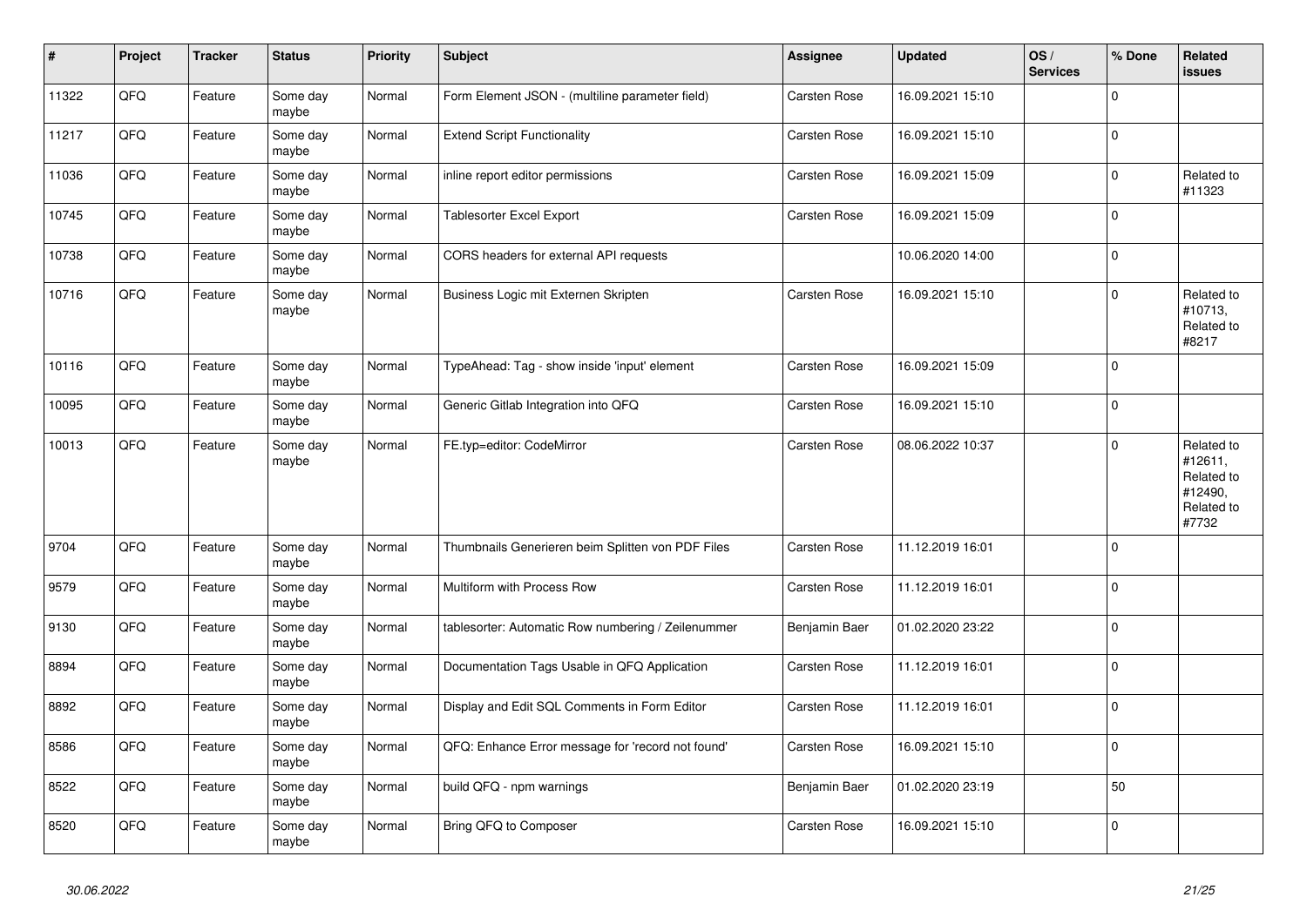| #    | Project | <b>Tracker</b> | <b>Status</b>     | <b>Priority</b> | <b>Subject</b>                                                                                 | <b>Assignee</b> | <b>Updated</b>   | OS/<br><b>Services</b> | % Done      | Related<br>issues                                                      |
|------|---------|----------------|-------------------|-----------------|------------------------------------------------------------------------------------------------|-----------------|------------------|------------------------|-------------|------------------------------------------------------------------------|
| 8101 | QFQ     | Feature        | Some day<br>maybe | Normal          | Password hash: support further hashing methods                                                 | Carsten Rose    | 16.09.2021 15:10 |                        | $\mathbf 0$ |                                                                        |
| 8056 | QFQ     | Feature        | Some day<br>maybe | Normal          | Termin Organisation (Reservation)                                                              |                 | 01.02.2020 23:19 |                        | $\mathbf 0$ | Related to<br>#8658                                                    |
| 7921 | QFQ     | Feature        | Some day<br>maybe | Normal          | Rest API Export: URL kuerzer machen                                                            |                 | 01.02.2020 23:19 |                        | 0           |                                                                        |
| 7732 | QFQ     | Feature        | Some day<br>maybe | Normal          | Javascript: Lazy Loading der add on libs                                                       | Benjamin Baer   | 08.06.2022 10:38 |                        | $\mathbf 0$ | Related to<br>#12611,<br>Related to<br>#12490,<br>Related to<br>#10013 |
| 7453 | QFQ     | Feature        | Some day<br>maybe | Normal          | import / export forms QFQ                                                                      | Carsten Rose    | 16.09.2021 15:10 |                        | $\mathbf 0$ |                                                                        |
| 7452 | QFQ     | Feature        | Some day<br>maybe | Normal          | automate deployment new QFQ version                                                            | Carsten Rose    | 16.09.2021 15:10 |                        | $\mathbf 0$ |                                                                        |
| 7336 | QFQ     | Feature        | Some day<br>maybe | Normal          | PDF Upload: disallow PDFs with specific Meta information                                       | Carsten Rose    | 11.12.2019 16:01 |                        | $\mathbf 0$ |                                                                        |
| 7278 | QFQ     | Feature        | Some day<br>maybe | Normal          | Form: Wert vordefinieren der immer gesetzt wird                                                |                 | 02.05.2021 09:27 |                        | $\mathbf 0$ |                                                                        |
| 7229 | QFQ     | Feature        | Some day<br>maybe | Normal          | New FormElement.type: Button                                                                   |                 | 01.02.2021 12:32 |                        | $\mathbf 0$ |                                                                        |
| 7108 | QFQ     | Feature        | Some day<br>maybe | Normal          | QFQ Wrap Elements                                                                              |                 | 11.12.2019 16:01 |                        | $\mathbf 0$ |                                                                        |
| 7107 | QFQ     | Feature        | Some day<br>maybe | Normal          | Showcase Registration Tool: Anmeldung / Administration :<br>Liste Anmeldungen / Emaileinaldung | Carsten Rose    | 11.12.2019 16:01 |                        | $\pmb{0}$   |                                                                        |
| 7106 | QFQ     | Feature        | Some day<br>maybe | Normal          | Beispiel Nummerierung von Rows in Report                                                       |                 | 11.12.2019 16:01 |                        | $\pmb{0}$   |                                                                        |
| 7105 | QFQ     | Feature        | Some day<br>maybe | Normal          | Beispiel wie man in einer zweiten Tabelle speichert.                                           |                 | 11.12.2019 16:01 |                        | $\mathbf 0$ |                                                                        |
| 7104 | QFQ     | Feature        | Some day<br>maybe | Normal          | Manual: hint about escaping if '\r' appears in mail body                                       |                 | 11.12.2019 16:01 |                        | $\mathbf 0$ |                                                                        |
| 7100 | QFQ     | Feature        | Some day<br>maybe | Normal          | Download: log access, max downloads, time limit                                                |                 | 01.02.2020 23:19 |                        | $\mathbf 0$ |                                                                        |
| 6992 | QFQ     | Feature        | Some day<br>maybe | Normal          | DB exception: Syntax Highlight                                                                 |                 | 11.12.2019 16:01 |                        | 0           | Related to<br>#5450                                                    |
| 6972 | QFQ     | Feature        | Some day<br>maybe | Normal          | Fabric Clipboard / cross browser tab                                                           | Benjamin Baer   | 01.02.2020 23:21 |                        | $\pmb{0}$   |                                                                        |
| 6970 | QFQ     | Feature        | Some day<br>maybe | Normal          | tablesorter: default fuer 'sortReset' aendern von 'Ctrl' zu 'Alt'                              | Benjamin Baer   | 01.02.2020 23:21 |                        | $\pmb{0}$   |                                                                        |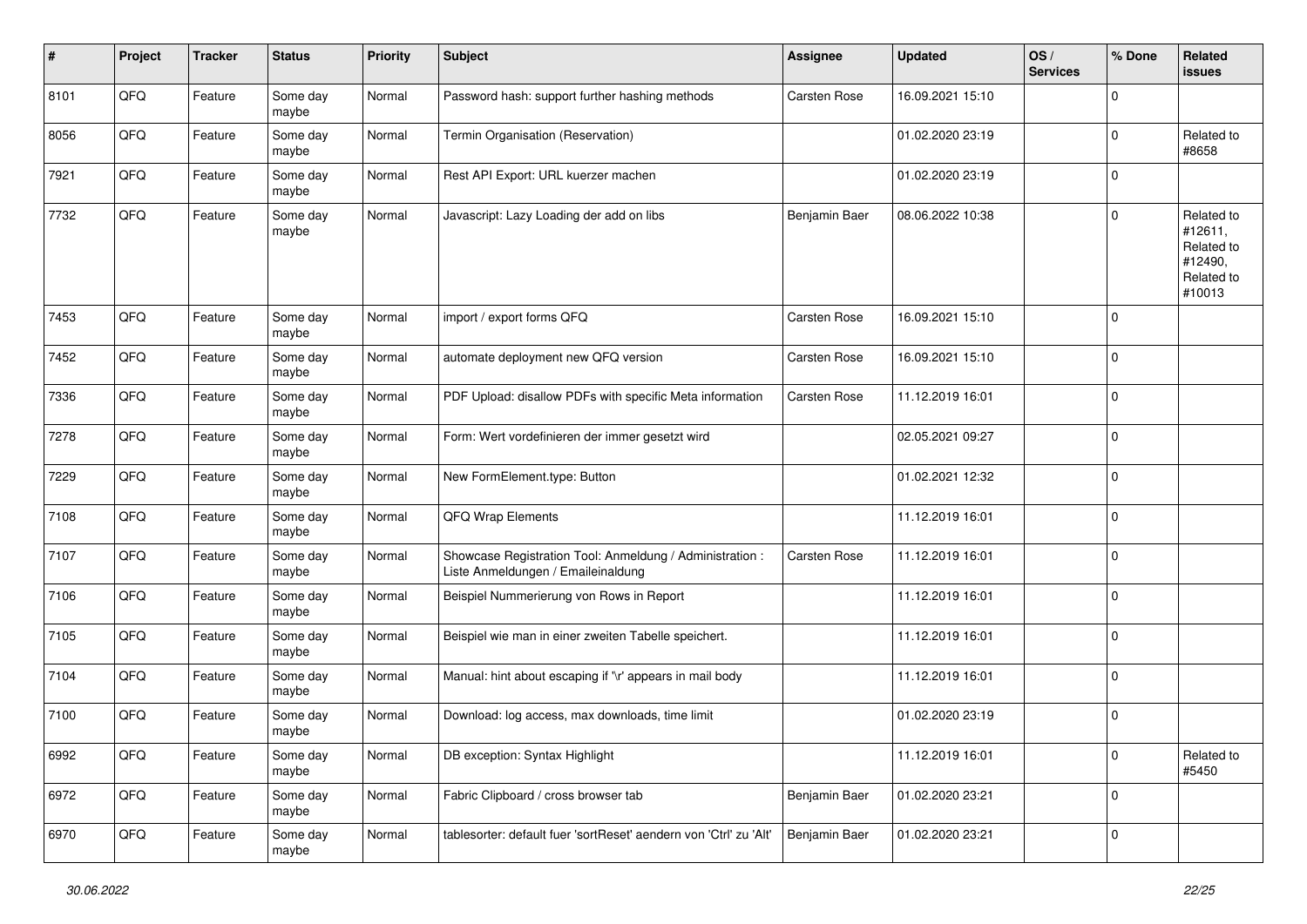| $\sharp$ | Project | <b>Tracker</b> | <b>Status</b>     | <b>Priority</b> | <b>Subject</b>                                                                    | Assignee     | Updated          | OS/<br><b>Services</b> | % Done      | Related<br><b>issues</b>                    |
|----------|---------|----------------|-------------------|-----------------|-----------------------------------------------------------------------------------|--------------|------------------|------------------------|-------------|---------------------------------------------|
| 6715     | QFQ     | Feature        | Some day<br>maybe | Normal          | Code-Refactoring: dbArray vereinheitlichen                                        | Carsten Rose | 11.12.2019 16:02 |                        | $\Omega$    |                                             |
| 6704     | QFQ     | Feature        | Some day<br>maybe | Normal          | Upload Mode: Bilder in Notizen rechts sollen aktuellen<br>Upload repräsentieren.  |              | 01.02.2020 23:19 |                        | $\Omega$    | Related to<br>#3264                         |
| 6515     | QFQ     | Feature        | Some day<br>maybe | Normal          | Formular: Felder dynamisch ein/ausblenden                                         |              | 11.12.2019 16:02 |                        | $\Omega$    |                                             |
| 6299     | QFQ     | Feature        | Some day<br>maybe | Normal          | Attack detection: log table with invalid SIP access                               |              | 11.12.2019 16:02 |                        | $\Omega$    | Related to<br>#3947                         |
| 6288     | QFQ     | Feature        | Some day<br>maybe | Normal          | Best Practice: Erklaeren wie man ein Formular ganz in<br>'weiss' erstellen kann   |              | 11.12.2019 16:02 |                        | $\Omega$    |                                             |
| 6084     | QFQ     | Feature        | Some day<br>maybe | Normal          | New escape type: 'D' - convert date                                               |              | 01.02.2020 23:19 |                        | $\Omega$    |                                             |
| 6083     | QFQ     | Feature        | Some day<br>maybe | Normal          | Dynamic Update: Value Check via SQL                                               |              | 11.12.2019 16:02 |                        | $\Omega$    |                                             |
| 5983     | QFQ     | Feature        | Some day<br>maybe | Normal          | Form Submit (save & update): normalize date/-time FE                              | Carsten Rose | 01.02.2020 23:19 |                        | $\Omega$    |                                             |
| 5923     | QFQ     | Feature        | Some day<br>maybe | Normal          | fillStoreSystemBySqlLate                                                          |              | 01.02.2020 23:19 |                        | $\mathbf 0$ |                                             |
| 5895     | QFQ     | Feature        | Some day<br>maybe | Normal          | Tutorial: List of all QFQ Features                                                |              | 01.02.2020 23:19 |                        | $\Omega$    |                                             |
| 5893     | QFQ     | Feature        | Some day<br>maybe | Normal          | Edit on double-click                                                              |              | 01.02.2020 23:19 |                        | $\mathbf 0$ | Related to<br>#5894                         |
| 5892     | QFQ     | Feature        | Some day<br>maybe | Normal          | QFQ should use T3 API to manipulate FE GROUP<br>membership                        |              | 01.02.2020 23:20 |                        | $\Omega$    |                                             |
| 5852     | QFQ     | Feature        | Some day<br>maybe | Normal          | Logging: mail.log / sql.log - im FE anzeigen und via AJAX<br>aktualisieren        | Carsten Rose | 01.02.2020 23:19 |                        | $\Omega$    | Related to<br>#5885                         |
| 5851     | QFQ     | Feature        | Some day<br>maybe | Normal          | Queue System implementieren: MQTT, RabbitMQ                                       |              | 01.02.2020 23:20 |                        | $\Omega$    | Related to<br>#5715                         |
| 5850     | QFQ     | Feature        | Some day<br>maybe | Normal          | Deployment: In QFQ Doc best practice fuer zeitgemaesses<br>Deployment beschreiben |              | 01.02.2020 23:20 |                        | $\Omega$    |                                             |
| 5805     | QFQ     | Feature        | Some day<br>maybe | Normal          | TypeAHead SQL value instead of key stored                                         |              | 01.02.2020 23:19 |                        | $\Omega$    | Related to<br>#5444                         |
| 5783     | QFQ     | Feature        | Some day<br>maybe | Normal          | <b>BPMN View/Edit</b>                                                             |              | 11.12.2019 16:02 |                        | $\mathbf 0$ |                                             |
| 5665     | QFQ     | Feature        | Some day<br>maybe | Normal          | Versuch das '{{!' nicht mehr noetig ist.                                          | Carsten Rose | 01.02.2020 23:20 |                        | $\Omega$    | Related to<br>#7432,<br>Related to<br>#7434 |
| 5579     | QFG     | Feature        | Some day<br>maybe | Normal          | Enhance Doc / Presentation: variable type 'link column type'                      | Carsten Rose | 01.02.2020 23:19 |                        | $\mathbf 0$ |                                             |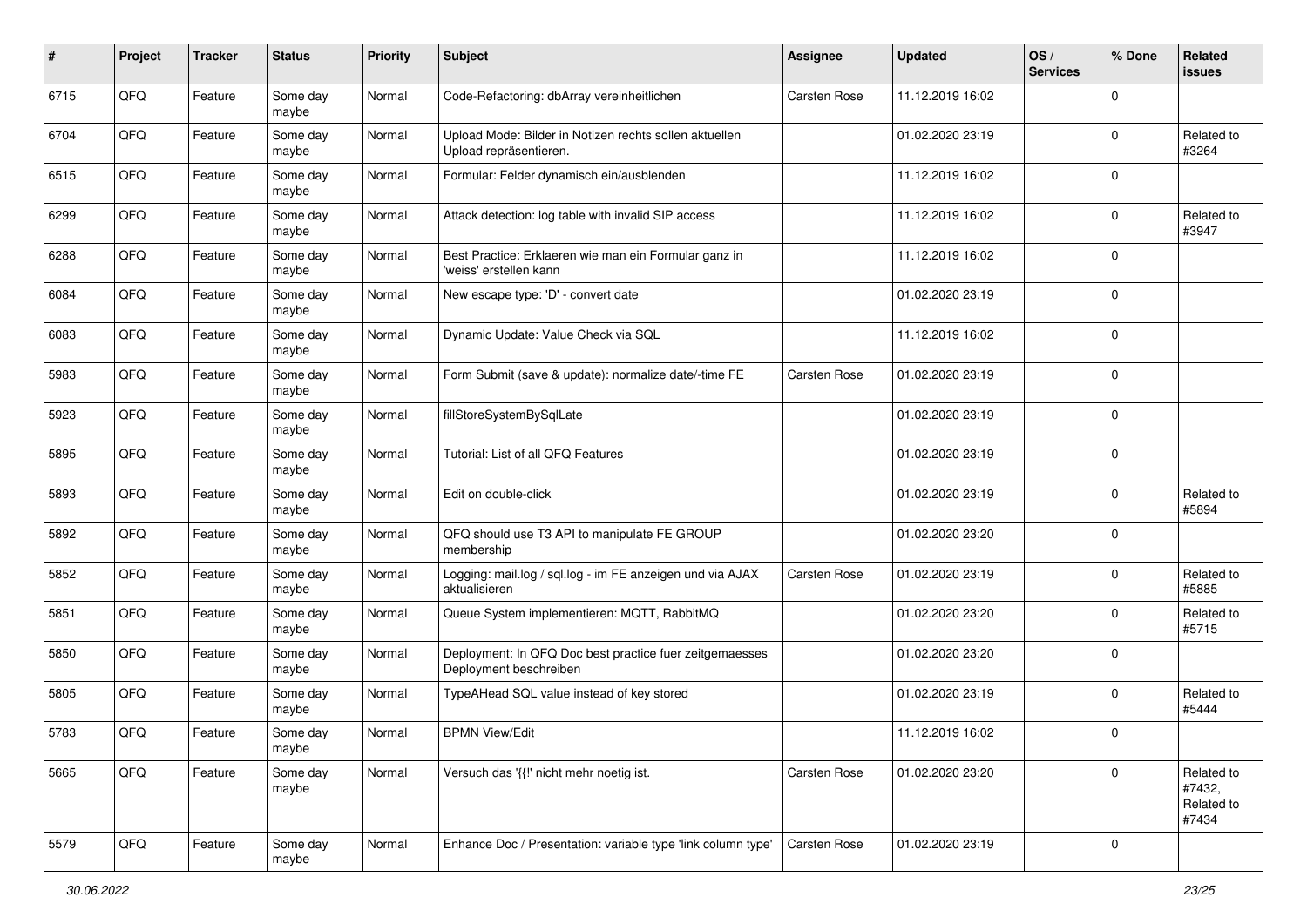| #    | Project | <b>Tracker</b> | <b>Status</b>     | <b>Priority</b> | <b>Subject</b>                                                                          | Assignee            | <b>Updated</b>   | OS/<br><b>Services</b> | % Done      | Related<br><b>issues</b> |
|------|---------|----------------|-------------------|-----------------|-----------------------------------------------------------------------------------------|---------------------|------------------|------------------------|-------------|--------------------------|
| 5548 | QFQ     | Feature        | Some day<br>maybe | Normal          | 801 Textfiles/Scriptfiles als Thumbnail                                                 | <b>Carsten Rose</b> | 07.03.2022 16:26 |                        | $\Omega$    |                          |
| 5480 | QFQ     | Feature        | Some day<br>maybe | Normal          | QFQ: Dokumentation mit Screenshots versehen                                             | Carsten Rose        | 01.02.2020 23:20 |                        | $\mathbf 0$ | Related to<br>#9879      |
| 5455 | QFQ     | Feature        | Some day<br>maybe | Normal          | Mail Redirects grld abhaengig                                                           |                     | 01.02.2020 23:20 |                        | $\mathbf 0$ |                          |
| 5452 | QFQ     | Feature        | Some day<br>maybe | Normal          | Thumbnails from PDF: bad quality                                                        |                     | 01.02.2020 23:20 |                        | $\Omega$    |                          |
| 5428 | QFQ     | Feature        | Some day<br>maybe | Normal          | secure thumbnail: late render on access.                                                | Carsten Rose        | 01.02.2020 23:20 |                        | $\mathbf 0$ |                          |
| 5389 | QFQ     | Feature        | Some day<br>maybe | Normal          | QFQ Design: Multline label / note                                                       | Benjamin Baer       | 01.02.2020 23:19 |                        | $\mathbf 0$ |                          |
| 5342 | QFQ     | Feature        | Some day<br>maybe | Normal          | link - with HTML Attributes                                                             |                     | 01.02.2020 23:20 |                        | $\pmb{0}$   | Related to<br>#14077     |
| 5160 | QFQ     | Feature        | Some day<br>maybe | Normal          | QFQ collaborative / together.js, ShareJS, y-js, collaborative,                          |                     | 11.12.2019 16:02 |                        | $\mathbf 0$ |                          |
| 5132 | QFQ     | Feature        | Some day<br>maybe | Normal          | Error Message sendmail missing attachment: more details                                 | Carsten Rose        | 01.02.2020 23:19 |                        | $\mathbf 0$ |                          |
| 5129 | QFQ     | Feature        | Some day<br>maybe | Normal          | Reports: SQL fuer x Achse und y Achse                                                   |                     | 11.12.2019 16:02 |                        | $\pmb{0}$   |                          |
| 5024 | QFQ     | Feature        | Some day<br>maybe | Normal          | Fabric: Generate PDF with edits                                                         | Benjamin Baer       | 01.02.2020 23:20 |                        | $\mathbf 0$ | Related to<br>#10704     |
| 4974 | QFQ     | Feature        | Some day<br>maybe | Normal          | Long polling - inform all listening clients of changes                                  |                     | 11.12.2019 16:02 |                        | $\mathbf 0$ |                          |
| 4956 | QFQ     | Feature        | Some day<br>maybe | Normal          | Sendmail: Benutzerdefinierte Headers                                                    | Carsten Rose        | 11.12.2019 16:02 |                        | $\pmb{0}$   |                          |
| 4872 | QFQ     | Feature        | Some day<br>maybe | Normal          | Fields of Typo3 page available in STORE_TYPO3                                           | Carsten Rose        | 01.02.2020 23:19 |                        | $\pmb{0}$   |                          |
| 4869 | QFQ     | Feature        | Some day<br>maybe | Normal          | Dynamic Update (show, hide, readonly?, required?) for<br><b>Template Group Elements</b> | Carsten Rose        | 01.02.2020 23:19 |                        | $\mathbf 0$ | Related to<br>#4865      |
| 4839 | QFQ     | Feature        | Some day<br>maybe | Normal          | gfg-handle in <head> Abschnitt</head>                                                   | Carsten Rose        | 11.12.2019 16:02 |                        | $\mathbf 0$ |                          |
| 4816 | QFQ     | Feature        | Some day<br>maybe | Normal          | Templates for QFQ Reports (Tables, Radios, )                                            |                     | 01.02.2020 23:20 |                        | $\mathbf 0$ |                          |
| 4757 | QFQ     | Feature        | Some day<br>maybe | Normal          | Test subrecord: download links ok? Links ok?                                            | Carsten Rose        | 01.02.2020 23:20 |                        | $\pmb{0}$   |                          |
| 4719 | QFQ     | Feature        | Some day<br>maybe | Normal          | Custom Message in Client in case of 'Browser tab close,<br>modification will be lost'   |                     | 01.02.2020 23:20 |                        | $\mathbf 0$ |                          |